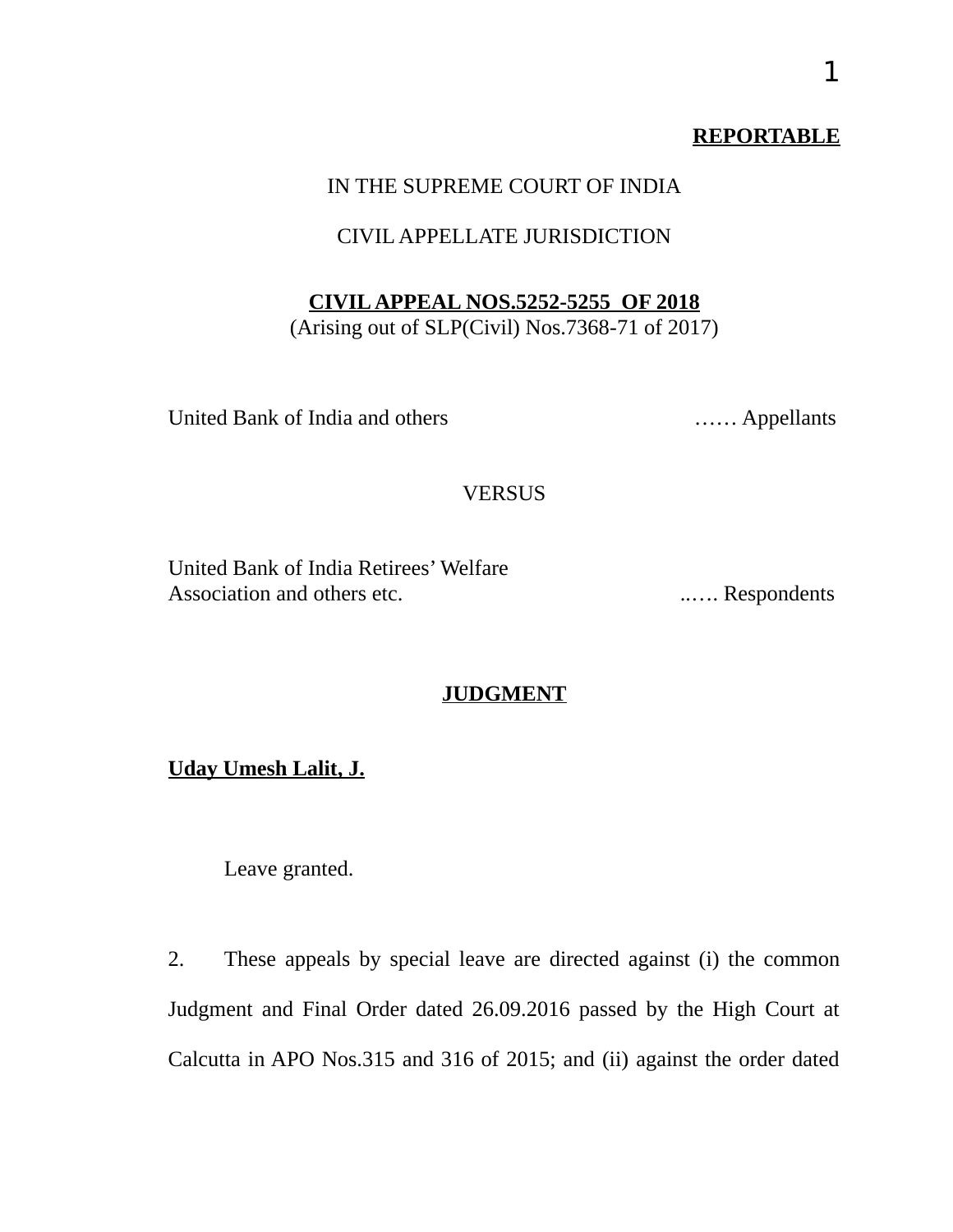2

05.12.2016 passed by the High Court at Calcutta in RVWO Nos.57 and 58 of 2016 in aforementioned APO Nos.315 and 316 of 2015. By its Judgment and Orders under appeal, the High Court held that there was no justification for making a distinction between pre November, 2002 retirees and post November, 2002 retirees and the appellant must pay dearness relief to all pensioners at the same rate.

3. A Memorandum of Settlement dated 29.10.1993 was entered into between the managements of 58 banks as represented by the Indian Banks' Association on one hand and their workmen as represented by the All India Bank Employees' Association on the other. Said memorandum recited that the parties had agreed to introduce pension scheme in banks for the workmen/employees in lieu of employers' contribution to the provident fund and that the pension scheme so agreed was to be broadly on Central Government/Reserve Bank of India pattern. Paragraph 6 of the memorandum dealt with Dearness Allowance relief to the pensioners and it stipulated:

"Dearness relief to pensioners will be granted at such rates as may be determined from time to time in line with the Dearness Allowance formula in operation in Reserve Bank of India"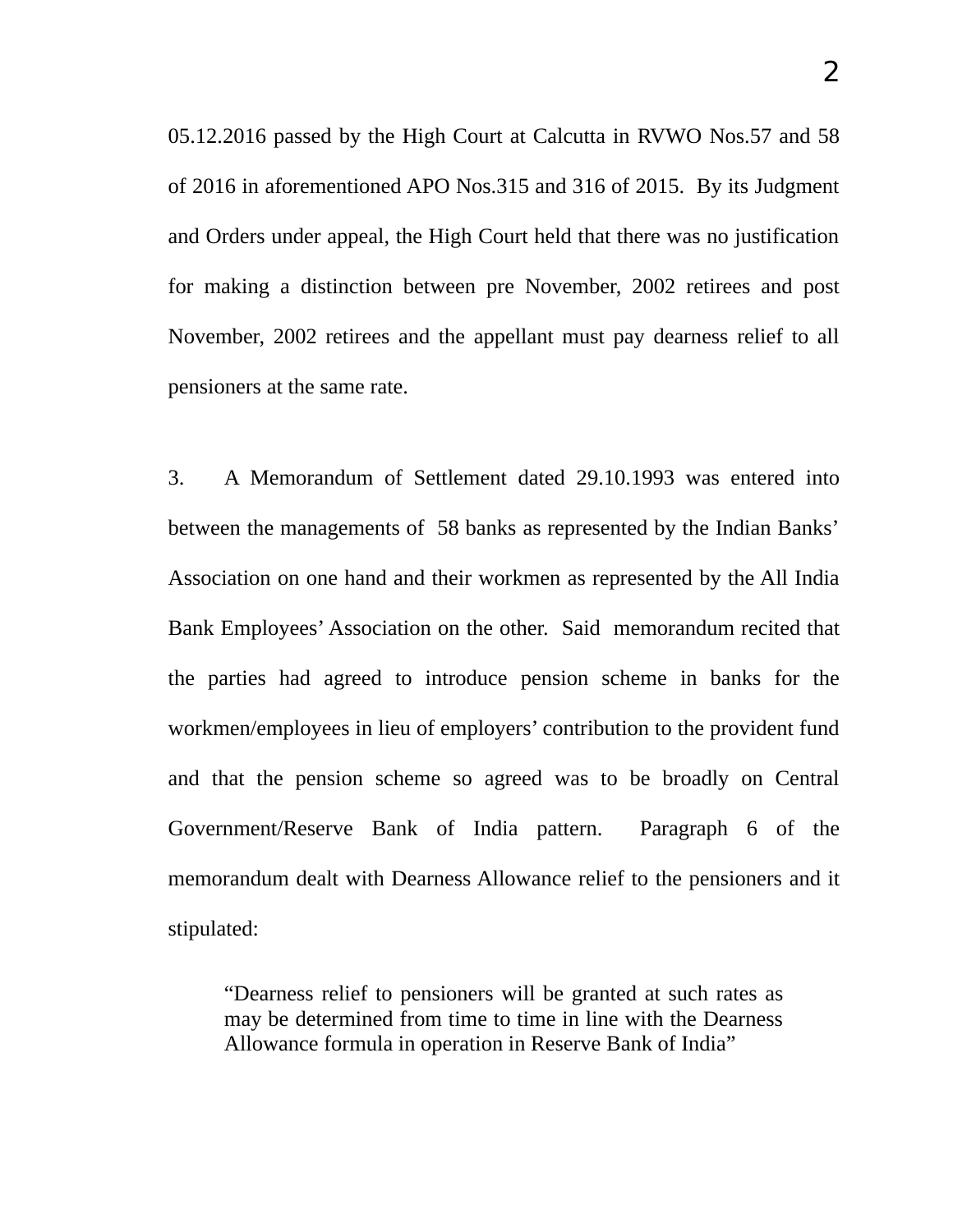4. In exercise of powers conferred by Clause (f) of sub-Section (2) of Section 19 of Banking Companies (Acquisition and Transfer of Undertakings) Act, 1970, the Board of Directors of the Union Bank of India after consultation with the Reserve Bank of India and with the previous sanction of the Central Government made "Union Bank of India (Employees') Pension Regulations, 1995 (hereinafter referred to as the "Pension Regulations"). Paragraph 2(d) defined "average emoluments" to be the average of pay drawn by an employee during last 10 months of service in the bank while Para 2(s) defined "pay". Para 37 of the Pension Regulations was as under:

"Dearness Relief- (1) Dearness relief shall be granted on basic pension or family pension or invalid Pension or on compassionate allowance in accordance with the rates specified in Appendix II."

Appendix II to the Pension Regulations dealt with Dearness Allowance on basic pension. It categorized employees as under:-

- "(a) Those workmen who had retired on or after 01.01.1986 and before 01.11.1992 and those officers who had retired on or after 01.01.86 but before 01.07.1993.
	- (b)Those workmen who retired on or after 01.11.1992 and officers who retired on or after 01.07.1993 and

(c) Those employees who would retire on or after 01.04.1998."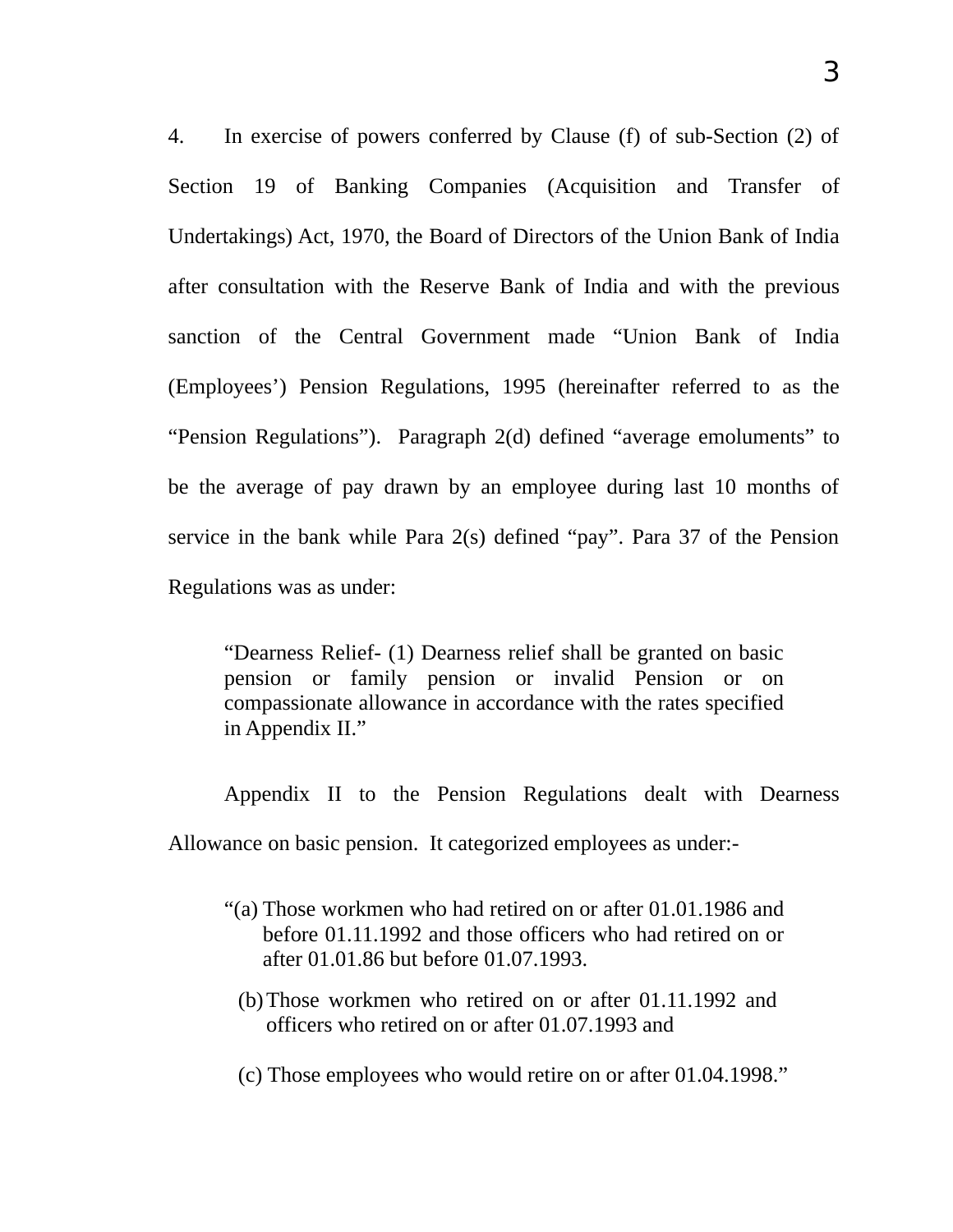Different rates of Dearness Allowance relief as percentage of basic pension were prescribed in respect of aforesaid three categories in said appendix II as under:

## "APPENDIX-II (See Regulation 37)

Dearness relief on basic pension shall be as under:

(1) In the case of employees who were in the workmen cadre and who retired on or after the 1st day of January, 1986, but before the 1st day of November, 1992; and in the case of employees who were in the officers" cadre and who retired on or after the 1st day of January, 1986, but before the 1st day of July, 1993, dearness relief shall be payable for every rise or be recoverable for every fall, as the case may be, of every 4 points over 600 points in the quarterly average of the all India Average Consumer Price Index for Industrial Workers in the series 1960 = 100. Such increase or decrease in dearness relief for every said four points shall be calculated in the manner given below:-

| Scale of basic pension |                 | The rate of dearness relief as a per   |
|------------------------|-----------------|----------------------------------------|
|                        | (1)             | month percentage of basic pension      |
|                        |                 |                                        |
| (i)                    | Up to $Rs.1250$ | $0.67$ per cent.                       |
| (ii)                   | Rs.1251 to Rs.  | 0.67 per cent of Rs.1250 plus 0.55     |
|                        | 2000            | per cent of basic pension in excess    |
|                        |                 | of Rs.1250.                            |
| (iii)                  | Rs.2001 to      | 0.67 per cent of Rs.1250 plus 0.55     |
|                        | Rs.2130         | per cent of the difference between     |
|                        |                 | Rs.2000 and Rs.1250 plus 0.33 per      |
|                        |                 | cent of basic pension in excess of     |
|                        |                 | Rs.2000.                               |
|                        | Above Rs.2130   | $0.67$ per cent of Rs.1250 plus $0.55$ |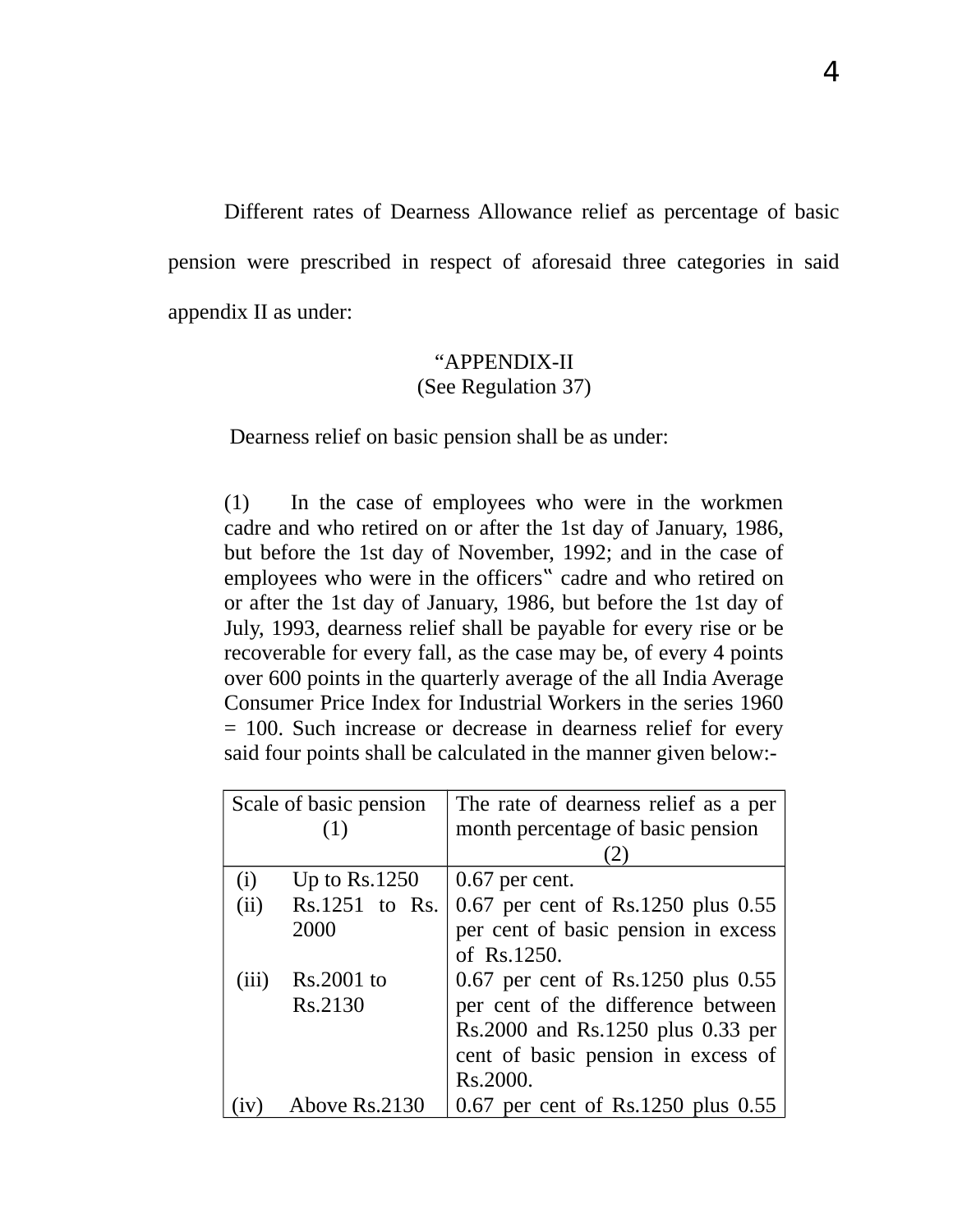| per cent of the difference between |
|------------------------------------|
| Rs.2000 and Rs.1250 plus 0.33 per  |
| cent of the difference between     |
| Rs.2130 & Rs. 2000 plus 0.17 per   |
| cent of basic pension in excess of |
| Rs. 2130.                          |

(2) In the case of employees who are in workmen cadre and who retire on or after 1st day of November, 1992; and in the case of employees who are in the officers' cadre and who retire on or after 1st day of July, 1993, dearness relief shall be payable for every rise or be recoverable for every fall, as the case may be, of every 4 points over 1148 points in the quarterly average of All India Average Consumer Price Index for Industrial workers in the series 1960=100. Such increase or decrease in dearness relief for every said four points shall be calculated in the manner given below:

| Scale of basic pension |                   | The rate of dearness relief as a per |  |  |
|------------------------|-------------------|--------------------------------------|--|--|
| Per month              |                   | month percentage of basic pension    |  |  |
|                        | $\left  \right $  |                                      |  |  |
| (i)                    | Up to $Rs.2400$   | $0.35$ per cent.                     |  |  |
| (ii)                   | Rs.2401 to        | 0.35 per cent of Rs.2400 plus 0.29   |  |  |
|                        | Rs.3850           | per cent of basic pension in excess  |  |  |
|                        |                   | of Rs.2400.                          |  |  |
| (iii)                  | Rs.3851 to        | 0.35 per cent of Rs.2400 plus 0.29   |  |  |
|                        | Rs.4100           | per cent of the difference between   |  |  |
|                        |                   | Rs.3850 and Rs.2400 plus 0.17 per    |  |  |
|                        |                   | cent of basic pension in excess of   |  |  |
|                        |                   | Rs.3850.                             |  |  |
|                        | (iv)Above Rs.4100 | 0.35 per cent of Rs.2400 plus 0.29   |  |  |
|                        |                   | per cent of the difference between   |  |  |
|                        |                   | Rs.3850 and Rs.2400 plus 0.17 per    |  |  |
|                        |                   | cent of the difference between       |  |  |
|                        |                   | Rs.4100 & Rs. 3850 Plus 0.09 per     |  |  |
|                        |                   | cent of basic pension in excess of   |  |  |
|                        |                   | Rs.4100.                             |  |  |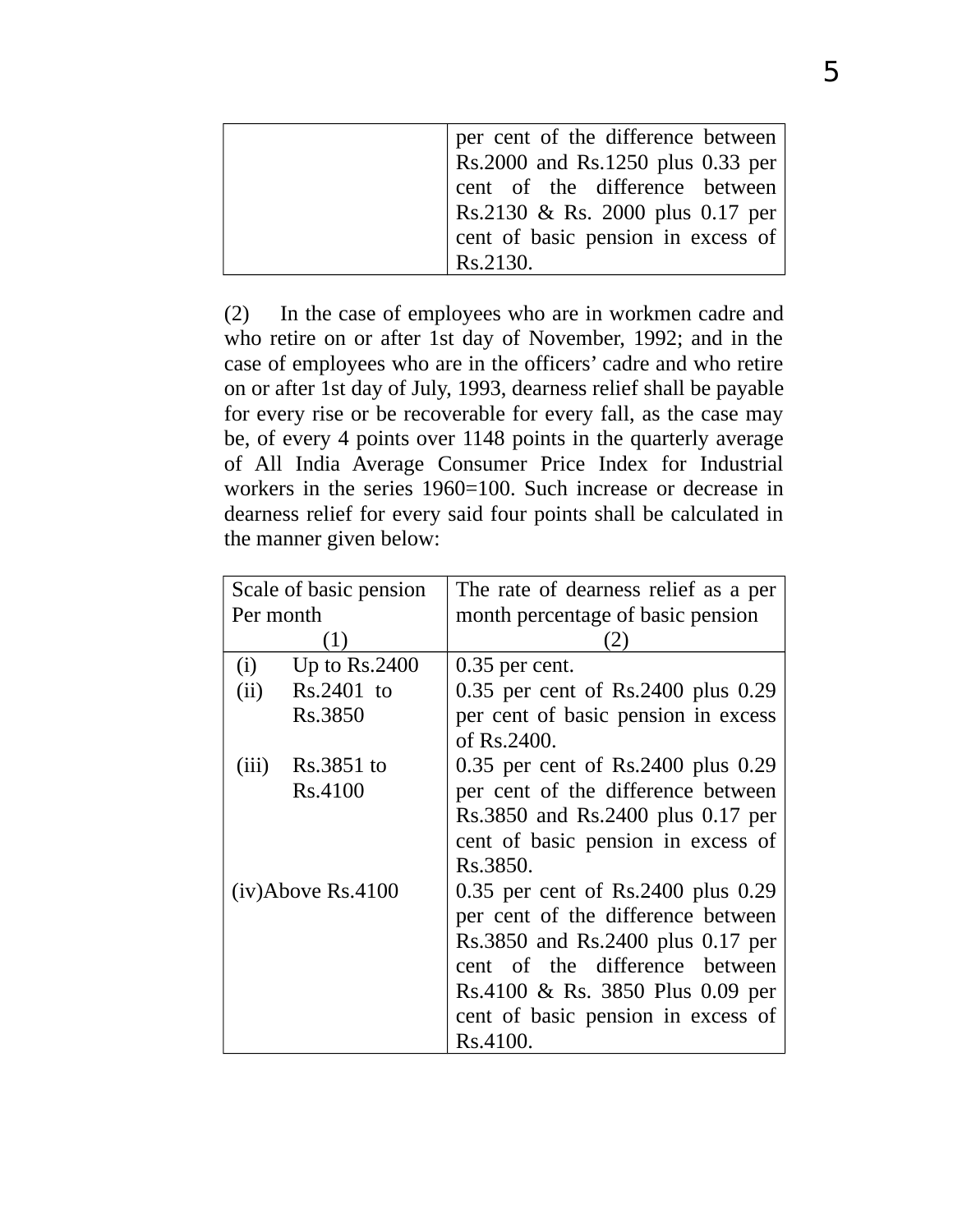3. In the case of employees who retire on or after the 1st day of April, 1998, dearness relief shall be payable for every rise or be recoverable for every fall, as the case may be, of every 4 points over 1616 points in the quarterly average of the All India Average Consumer Price Index for Industrial workers in the series 1960=100. Such increase or decrease in dearness relief for every said four points shall be calculated in the manner given below:

| Scale of basic pension |                 | The rate of dearness relief as a per               |
|------------------------|-----------------|----------------------------------------------------|
| Per month              |                 | month percentage of basic pension                  |
|                        | (1)             |                                                    |
| (i)                    | Up to $Rs.3380$ | $0.25$ per cent.                                   |
| (ii)                   | Rs. 3381 to Rs. | 0.25 per cent of Rs.3380 plus 0.21                 |
|                        | 5420            | per cent of basic pension in excess<br>of Rs.3380. |
| (iii)                  | Rs.5421 to      | 0.25 per cent of Rs.3380 plus 0.21                 |
|                        | Rs.5770         | per cent of the difference between                 |
|                        |                 | Rs.5420 and Rs.3380 plus 0.12 per                  |
|                        |                 | cent of basic pension in excess of                 |
|                        |                 | Rs.5420.                                           |
| (iv)                   | Above Rs.5770   | 0.25 per cent of Rs.3380 plus 0.21                 |
|                        |                 | per cent of the difference between                 |
|                        |                 | Rs.5420 and Rs.3380 plus 0.12 per                  |
|                        |                 | cent of the difference between                     |
|                        |                 | Rs.5770 & Rs. 5420 Plus 0.06 per                   |
|                        |                 | cent of basic pension in excess of                 |
|                        |                 | Rs.5770.                                           |

5. On 02.06.2005 a Bipartite Settlement was arrived at between the managements of 50 banks, represented by the Indian Banks' Association on one hand and their workmen, represented by the All India Bank Employees' Association, National Federation of Bank Employees, Bank Employees'

6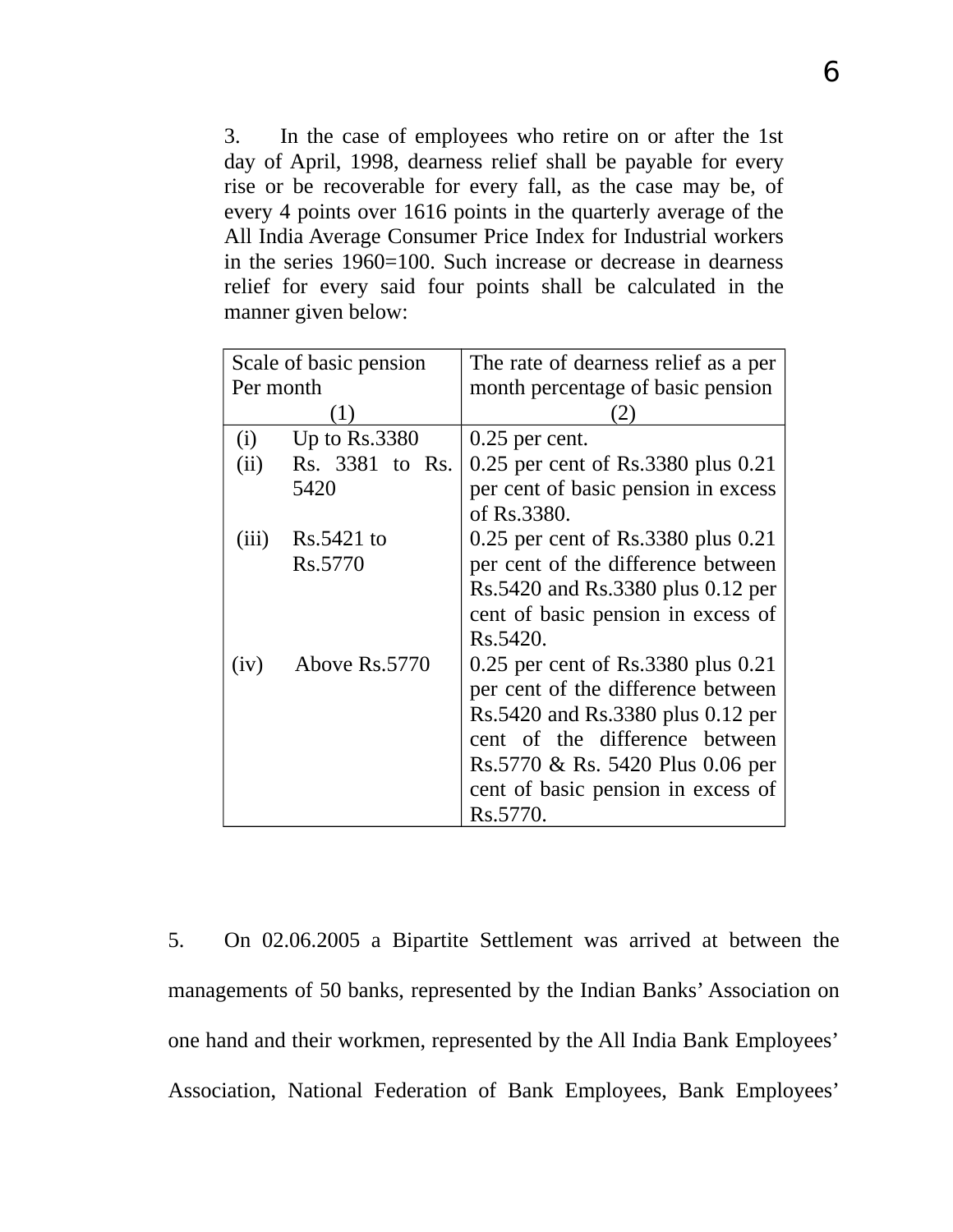Federation of India, Indian National Bank Employees' Federation and

National Association of Bank Workers on the other. It was inter alia recited:

"(D) The AIBEA, NCBE, BEFI, INBEF and NOBW (hereafter jointly called the Unions) submitted their Charter of Demands on various dates between  $10<sup>th</sup>$  June 2002 and  $5<sup>th</sup>$  September 2002 for revision in wages and other service conditions of workmen to IBA and requested for negotiations on the same, with a view to arriving at an amicable settlement.

(E) Simultaneously, IBA also raised with the Unions, issues on behalf of the managements of banks concerned, to be discussed and settled with a view to improving efficiency of operations, customer service, utilisation of manpower, discipline and maintaining harmonious industrial relations.

(F) The parties initially agreed after negotiations that the total quantum of wage increase arising out of a Settlement to be signed in this regard shall be Rs.1,288 crores per annum including the cost of superannuation benefits and accordingly exchanged minutes on 23<sup>rd</sup> November 2004 at Mumbai. It is agreed that for the purpose of this settlement, the additional cost of pension be shared between the parties at the ratio as agreed and pension costed accordingly."

Para 7 of the Settlement dealt with Dearness Allowance which was

provided at following rates:

"1. (i) Subordinate Staff

0.18% of 'pay'

(ii) Clerical Staff

(a) 0.18% of 'pay' upto Rs.9,650/- plus (b)0.15% of 'pay' above Rs.9,650/- and upto Rs.15,350/- plus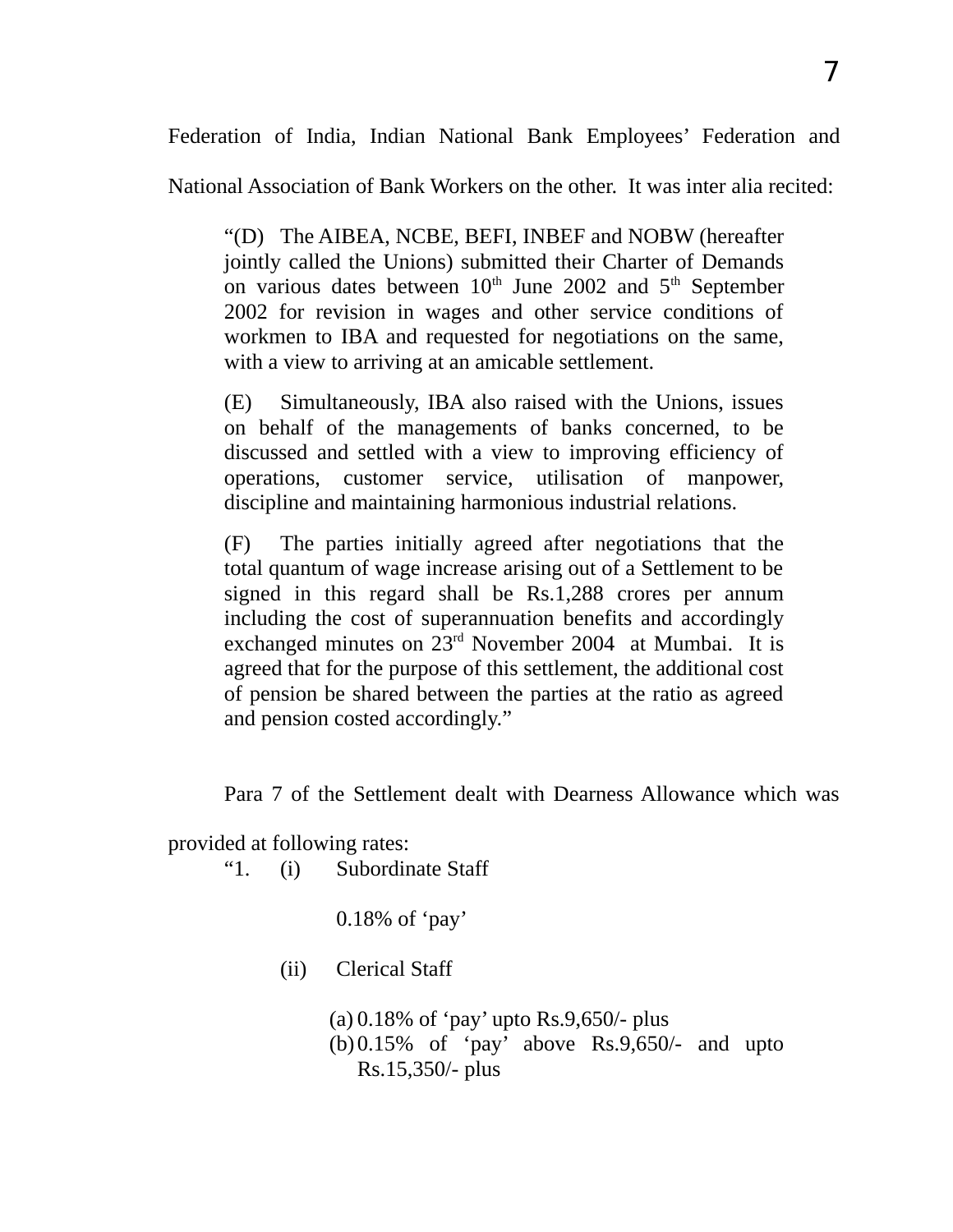(c) 0.09% of 'pay' above Rs.15,350/- and upto Rs.16,350/-. (d)0.04% of 'pay' above Rs.16,350/-.

2. On and from  $1<sup>st</sup>$  February, 2005, Dearness Allowance shall be payable at 0.18% of Pay."

Para 38 provided for implementation of various provisions of the Settlement and insofar as "Dearness Allowance- Single Slab Rate (0.18% of pay)", the date of implementation was stated to be 01.02.2005.

6. On 02.06.2005 itself, a Joint Note with caption, "Salary Revision for Officers–Conclusion of Discussions between the Indian Banks and the Officers' Association" was prepared. It recited, "The representatives of the Officers' Associations have also agreed that the existing service conditions be modified to the extent what has been stated in Annexure I." Annexure I to the Joint Note inter alia dealt with Dearness Allowance and the relevant paragraph of said Annexure I was to the following effect:

"2) Dearness Allowance

(a) For the period from  $1<sup>st</sup>$  November 2002 to  $31<sup>st</sup>$ January, 2005, Dearness Allowance shall be payable for every rise or fall of 4 points over 2288 points in the quarterly average of the All India Average Working Class Consumer Price Index (General) Base 1960=100 at the following rates:

(i)  $0.18\%$  of 'pay' upto Rs.9,650/- plus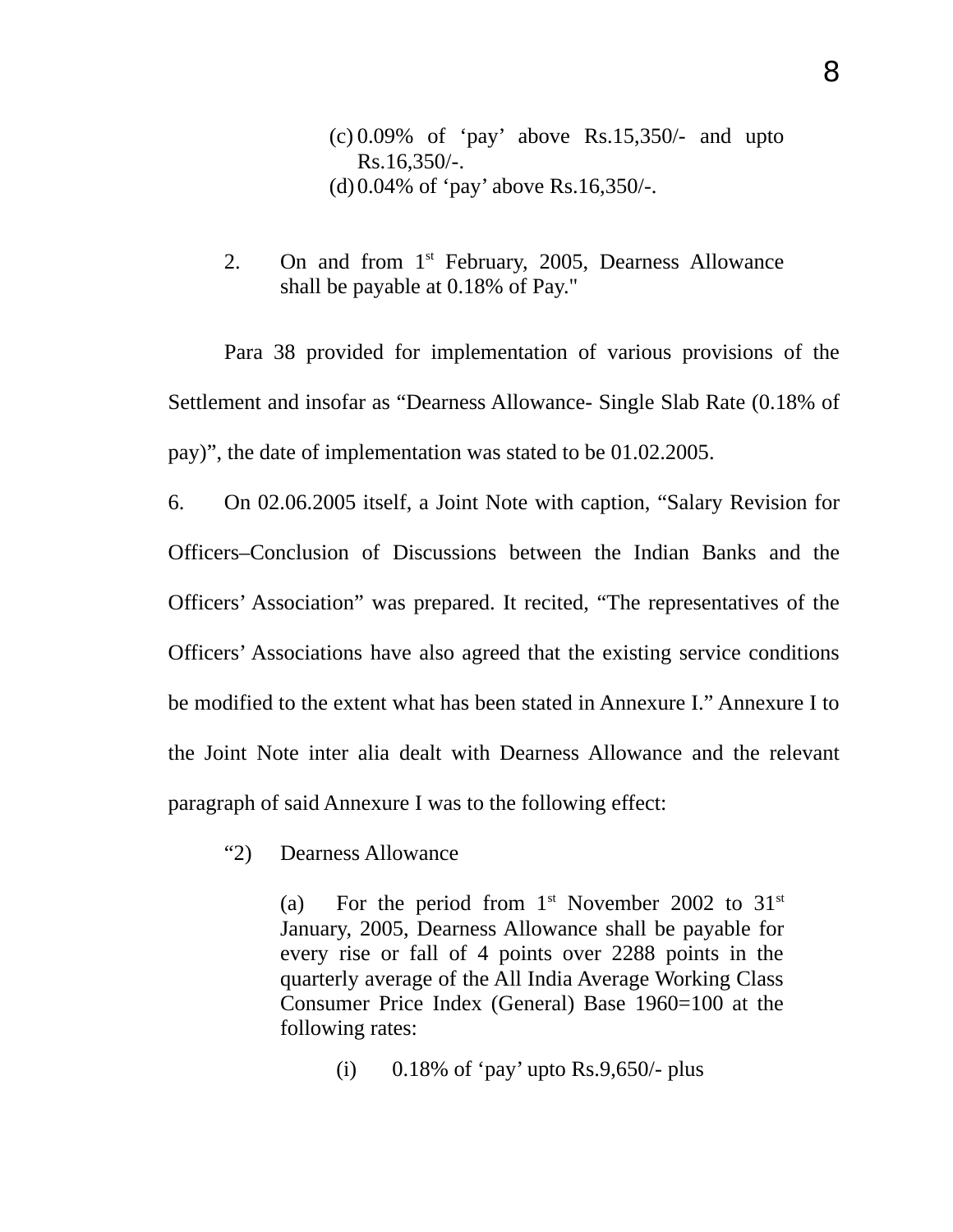- (ii) 0.15% of 'pay' above Rs.9,650/- and upto Rs.15,350/- plus
- (iii) 0.09% of 'pay' above Rs.15,350/- and upto Rs.16,350/-.
- (iv) 0.04% of 'pay' above Rs.16,350/-.

(b) On and from  $1<sup>st</sup>$  February, 2005, Dearness Allowance shall be payable for every rise or fall of 4 points over 2288 in the quarterly average of the All India Average Working Class Consumer Price Index (General) Base 1960=100 at 0.18 of Pay."

7. The Bipartite Settlement dated 02.06.2005 was operational for a period of five years from 01.11.2002. Thereafter  $9<sup>th</sup>$  Bipartite Settlement was arrived at between the parties on 27.04.2010 and was made operational for five years from 01.11.2007. Clause  $7(2)$  of the 9<sup>th</sup> Bipartite Settlement was as under:-

"(i**)** On and from 1.05.2005, in the case of employees who retired during the period 1.04.1998 to 31.10.2002, dearness relief shall be payable for every rise or be recoverable for every fall, as the case may be, of every four points over 1684 points in the quarterly average of the All India Average Consumer price Index for Industrial Workers in the series 1960=100. Such increase or decrease in dearness relief for every said four points shall be calculated in the manner given below:

|           | Scale of basic pension |                       | The rate of Dearness Relief      |  |
|-----------|------------------------|-----------------------|----------------------------------|--|
| Per month |                        |                       | payable as a percentage of Basic |  |
|           | (1)                    | Pension 0.24 per cent |                                  |  |
|           |                        |                       |                                  |  |
| (i)       | Up to $\text{Rs}.3550$ | $0.24$ per cent.      |                                  |  |
|           |                        |                       |                                  |  |

9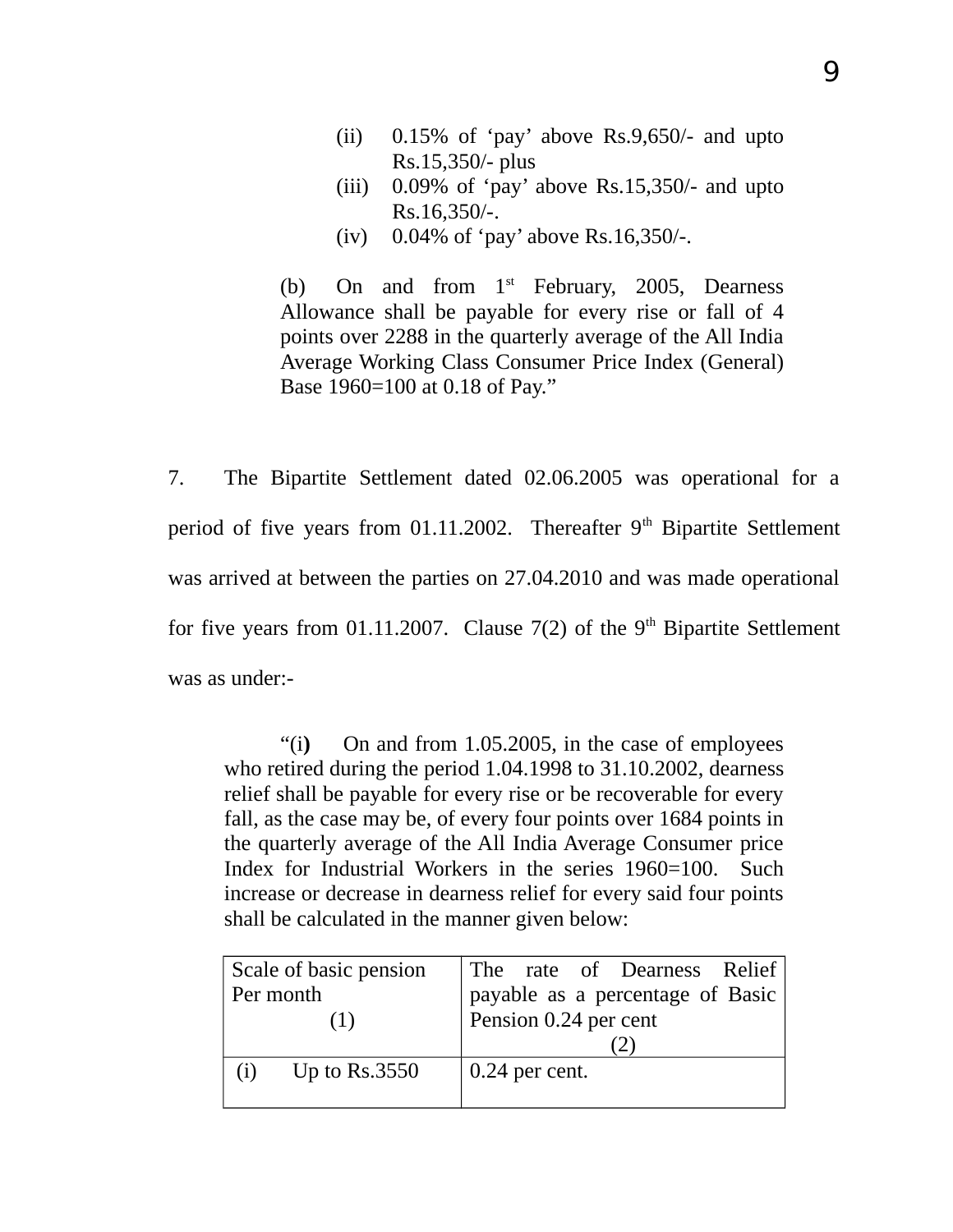| (ii)  | Rs.3551<br>Rs.<br>to<br>5650 | 0.24 per cent of Rs.3550 plus 0.20<br>per cent of basic pension in excess<br>of Rs.3550.                                                                                                                                              |
|-------|------------------------------|---------------------------------------------------------------------------------------------------------------------------------------------------------------------------------------------------------------------------------------|
| (iii) | Rs.5651 to<br>Rs.6010        | 0.24 per cent of Rs.3550 plus 0.20<br>per cent of the difference between<br>Rs.5650 and Rs.3550 plus 0.12 per<br>cent of basic pension in excess of<br>Rs.5650.                                                                       |
| (iv)  | Above Rs.6010                | 0.24 per cent of Rs.3550 plus 0.20<br>per cent of the difference between<br>Rs.5650 and Rs.3550 plus 0.12 per<br>cent of the difference between<br>Rs.6010 & Rs. 5650 Plus 0.06 per<br>cent of basic pension in excess of<br>Rs.6010. |

(ii) In respect of retirees for the period 01.11.2002 to 30.04.2005 for whom pension has been revised w.e.f. 01.05.2005 based on definition of pay in terms of Clause 6 of the Bipartite Settlement dated  $2<sup>nd</sup>$  June, 2005, dearness relief shall be payable w.e.f. 01.05.2005 for every rise or be recoverable for every fall as the case may be of every four points over 2288 points in the quarterly average of All India Average Consumer Price Index for Industrial Workers in the series  $1960=100@0.18%$  of the basic pension.

(iii) In respect of employees who retire on or after 1.05.2005, dearness relief shall be payable for every rise or be recoverable for every fall, as the case may be, of every four points over 2288 points in the quarterly average of All India Average Consumer price index for Industrial Workers in the series 1960=100, at the rate of 0.18 per cent of basic pension.

(iv) In respect of employees who retired or died while in service on or after 1.05.2005 Dearness Relief shall be payable at 0.18% of the basic pension or family pension or invalid pension or compassionate allowance as the case may be.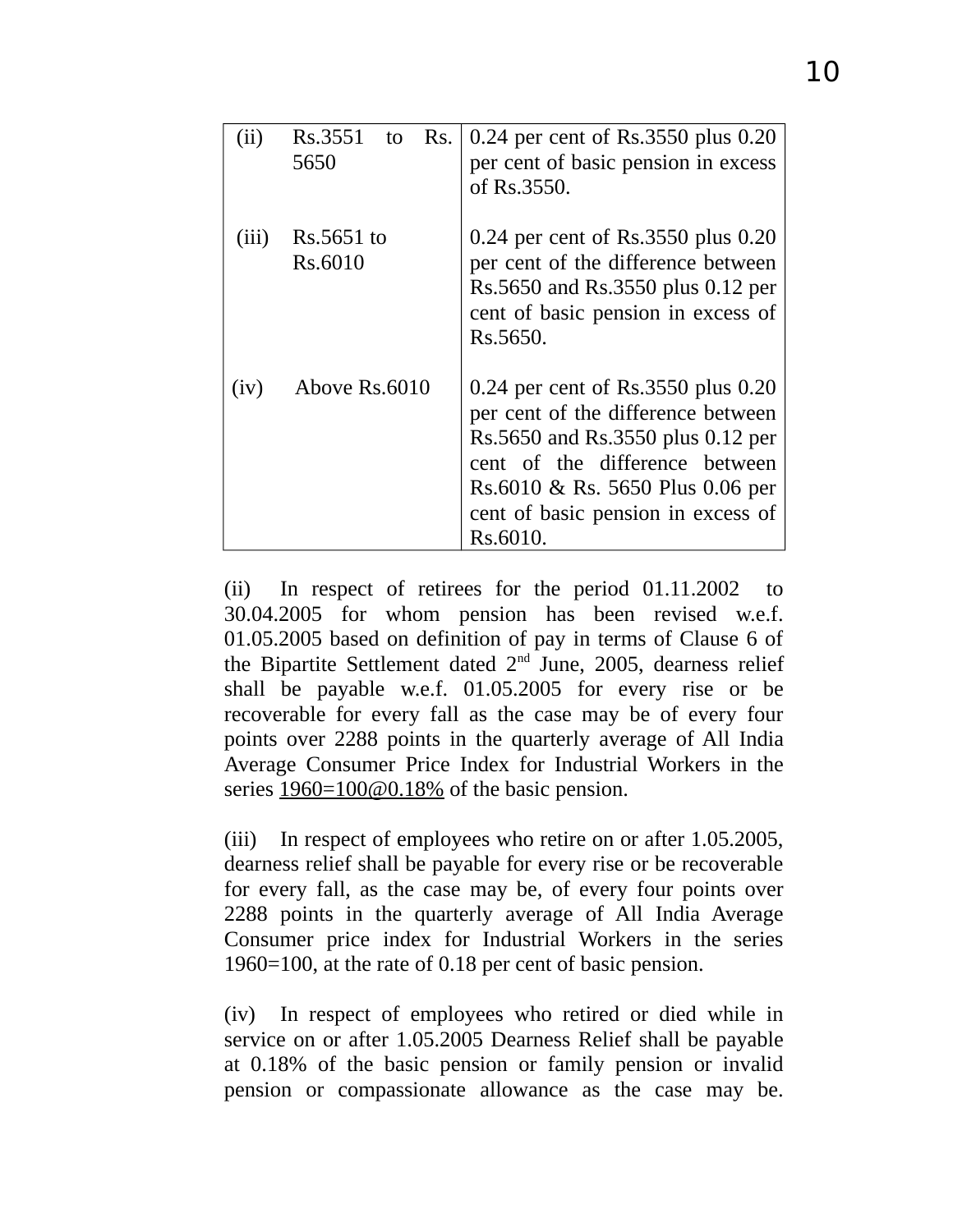Dearness Relief in the above manner shall be paid for every rise or fall of 4 points over 2288 points in the quarterly average of the All India Average Consumer Price Index for industrial workers in the series 1960=100.

Note: The Dearness Relief as above shall be payable for the half year commencing from the  $1<sup>st</sup>$  day of February and ending  $31<sup>st</sup>$  day of July on the quarterly average of index figures published for the months October, November and December of the previous year and for the half year commencing from  $1<sup>st</sup>$  day of August and ending with the  $31<sup>st</sup>$  day of January on the quarterly average of the index figures published for the months of April, May and June of the same year."

8. Thus, in case of employees who had retired during the period 01.04.1998 to 31.10.2002, dearness relief at the rate of 0.24% was awardable upto Rs.3550/- of basic pension per month and thereafter the percentage for amounts in excess of Rs.3550/- was successively at reduced rates. On the other hand, in case of employees who retired during the period 01.11.2002 to 30.04.2005 the percentage of 0.18% was without any such tapering formula. Further, comparison with Appendix II as originally forming part of the Pension Regulations shows that with respect to three categories of retirees the dearness relief was earlier computed on tapering formula. The idea of tapering formula under the Bipartite Settlement dated 27.04.2010 was retained with respect to pre November 2002 retirees while the dearness relief to post November 2002 retirees was to be at the flat rate of 0.18 %.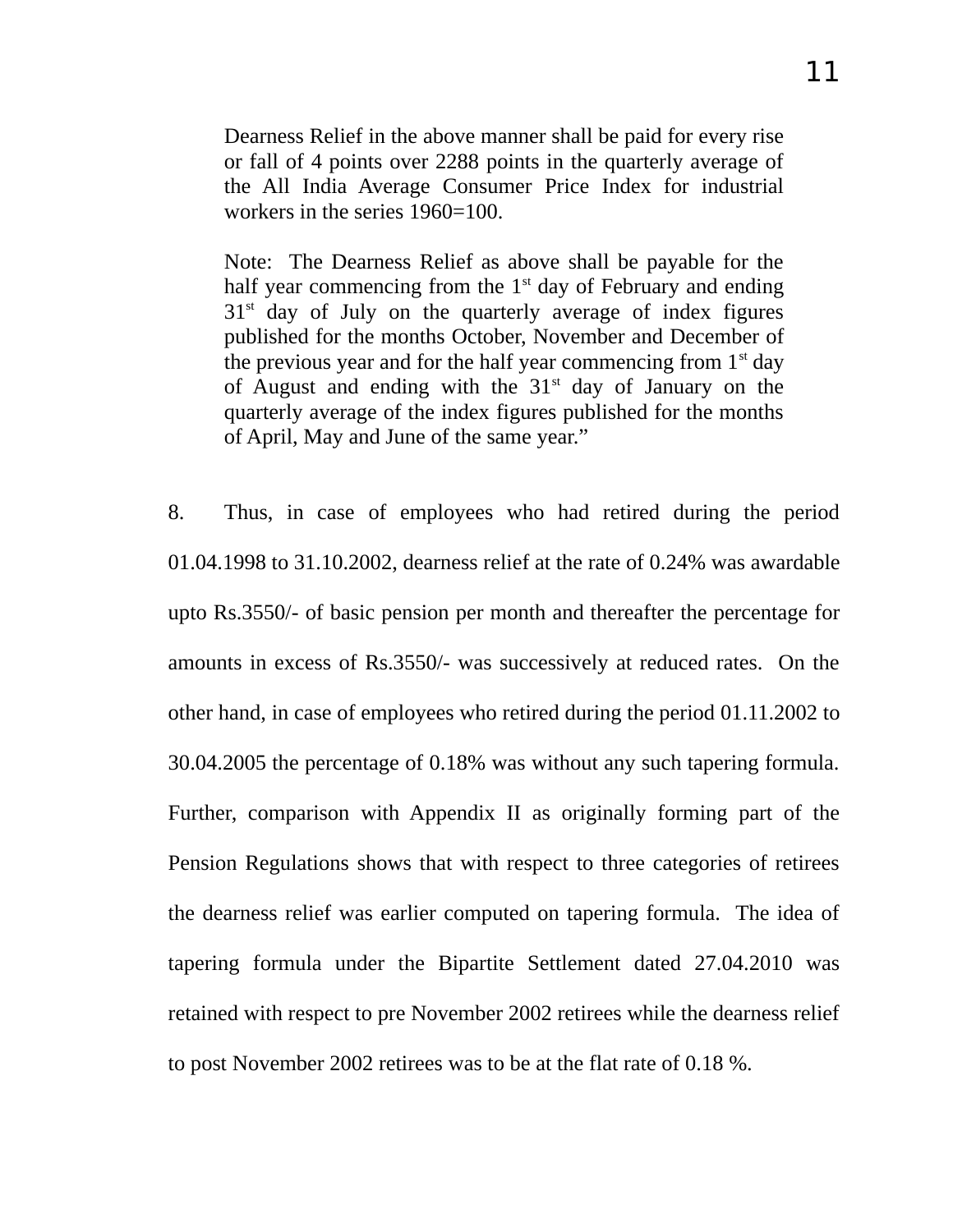9. Around this time, Reserve Bank of India, which initially was not giving full compensation against price rise on dearness relief to employees who retired prior to 01.11.2002 that is to say, was also giving dearness relief on a tapering formula, started giving full compensation i.e. without any tapering formula as would be evident from its circulars as under:

## **(A) Circular dated 01.04.2008**

|                        | "TELEGRAM: "RESERVE BANK                                   | <b>RESERVE BANK OF</b> |
|------------------------|------------------------------------------------------------|------------------------|
|                        |                                                            | <b>INDIA</b>           |
|                        | TELEPHONE: 022-2260100                                     | <b>CENTRAL OFFICE</b>  |
| <b>FAX</b>             | : 022-22661892                                             | <b>HUMAN RESOURCES</b> |
|                        | $022 - 22702524$                                           | <b>DEVELOPMENT</b>     |
|                        |                                                            | <b>DEPARTMENT</b>      |
| E-MAIL                 | : cgminchrdd@rbi.org.in MUMBAI – 400 001.                  |                        |
|                        |                                                            |                        |
|                        | CO.HRDD.No.10139/21.01/2007-08                             | April 1, 2008          |
|                        |                                                            | Chaitra 12, 1930 (S)   |
|                        | The Regional Director/Principal Chief General Manager      |                        |
|                        | Chief General Manager-in-Charge/                           |                        |
|                        | Chief General Manager/General Manager (Officer-in-Charge)/ |                        |
| Principal,             |                                                            |                        |
| Reserve Bank of India, |                                                            |                        |

--- --- --- --- ---

Dear Sir,

## **Payment of Dearness Relief on pension/family pension In respect of employees retired before November 1, 2002**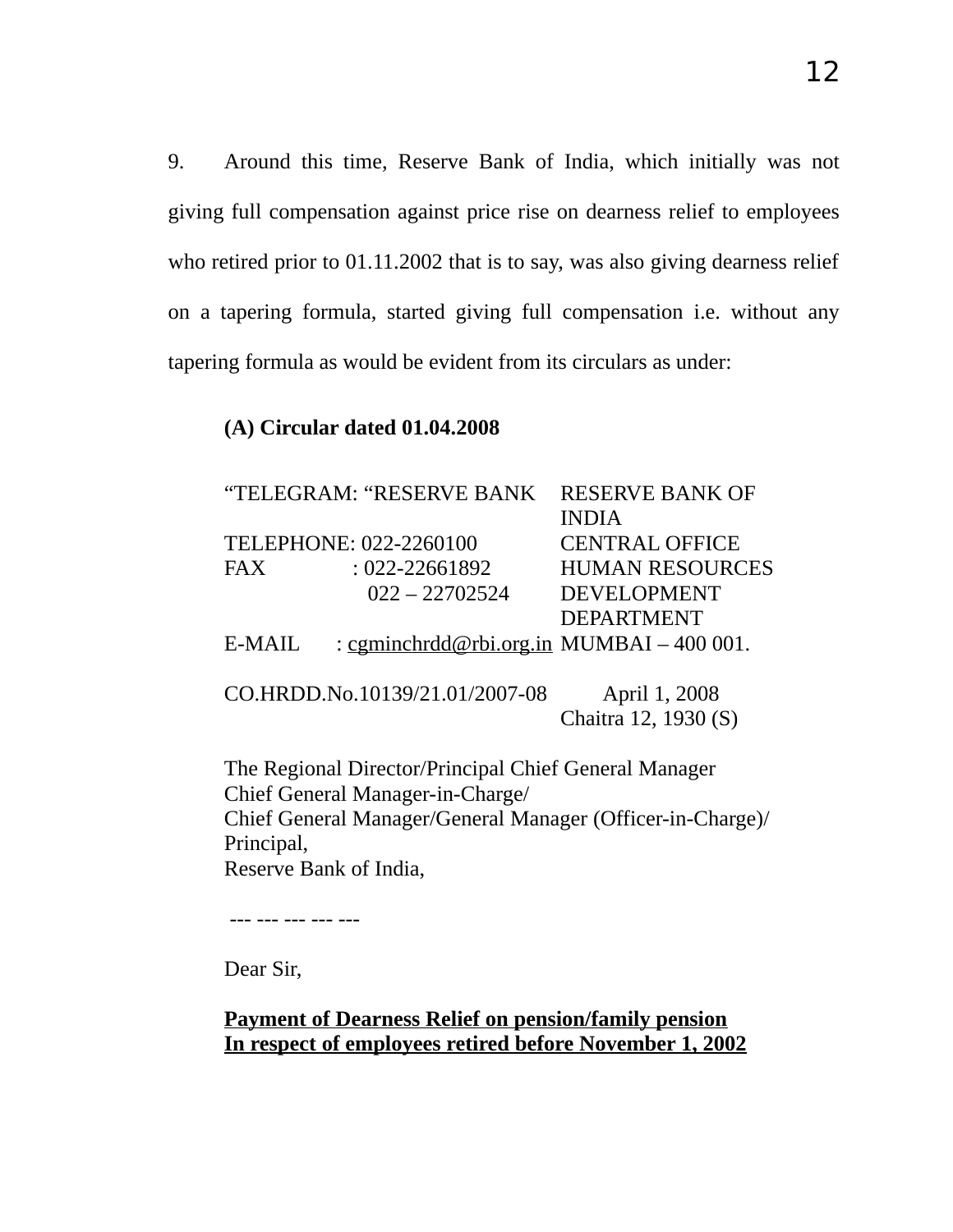Please refer to the instructions contained in paragraphs 2 (ii), (iii) and (iv) of circular CO.HRDD.No.G.97/7704/17.06.05/2007-08 dated February 1, 2008 with regard to payment of Dearness Relief in respect of employees retired before November 1, 2002.

2. It has been decided that, with effect from March 1, 2008, in supersession of the above instructions, the Dearness Relief in respect of employees who retired/died in harness before November 1, 2002, may be paid as per the rates indicated below:

| Pension/family pension based on                                     | Rate of Dearness Relief for |
|---------------------------------------------------------------------|-----------------------------|
|                                                                     | the period March 1, 2008 to |
|                                                                     | July 31,                    |
|                                                                     | 2008.                       |
| Payscales effective from $\left  82.32\% \right $ of pension/family |                             |
| November 1, 1997 (CPI = 1684)                                       | pension.                    |
| Payscales effective from $ 166.95\%$ of pension/family              |                             |
| November 1, 1992 (CPI = $1148$ )                                    | pension                     |
| Payscales effective from                                            | 411.38% of pension/family   |
| November 1, 1987 (CPI=600)                                          | pension                     |

3. The instructions contained in the "Note" at the end of paragraphs 2(iii) of the abovementioned circular will stand modified to that extent. You are requested to recalculate the Dearness Relief and make payment accordingly.

Yours faithfully,

(A.K. Sarangi) General Manager"

## **(B) CIRCULAR DATED 01.08.2008**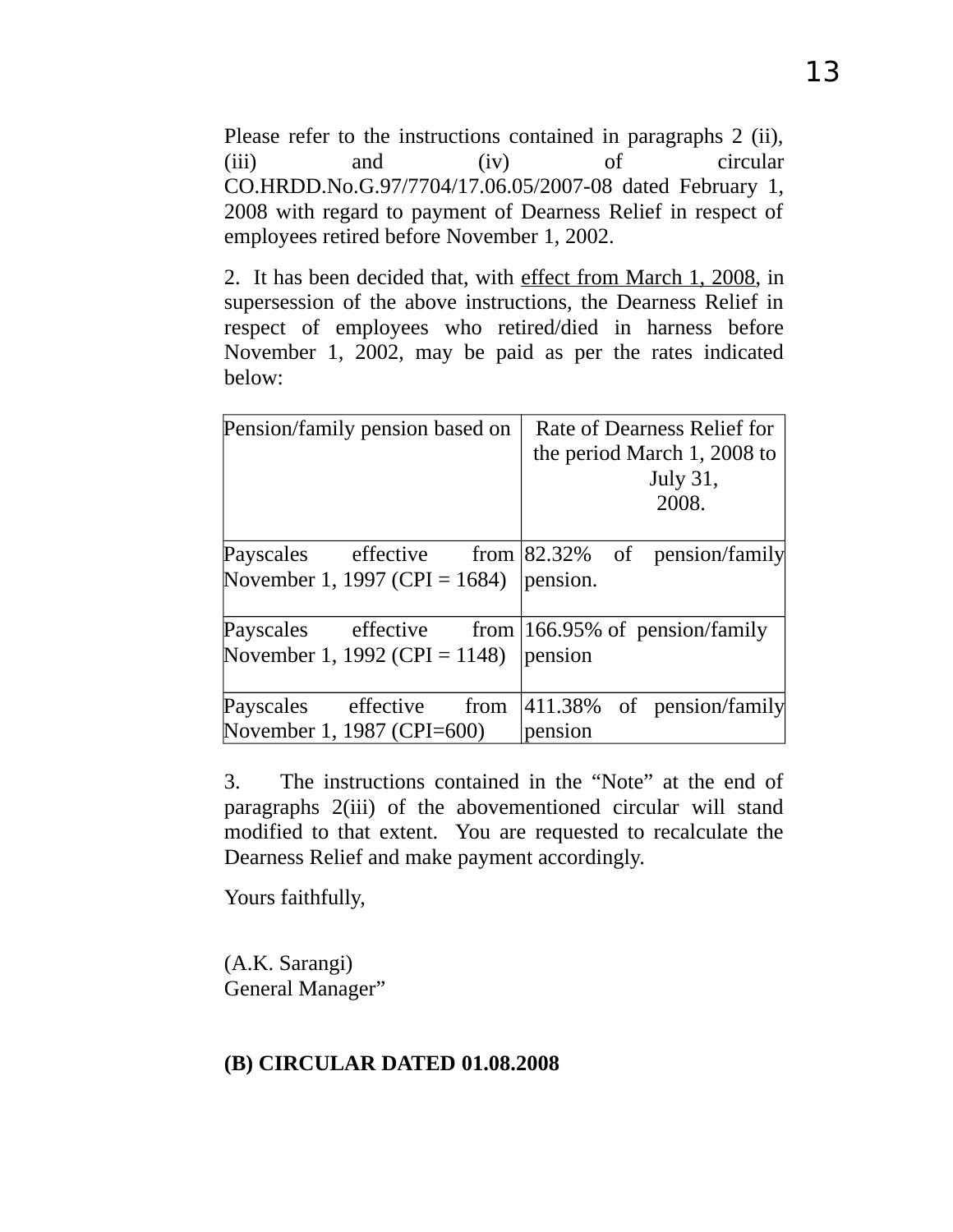## "RESERVE BANK OF INDIA www.rbi.org.in

# CO.HRDD.No.G 46/1344/17.06.05/2008-2009 August 1, 2008 Shravana 10, 1929 (Saka)

The Principal Chief General Manager/ Regional Director/ Chief General Manager-in-Charge/ Chief General Manager/ General Manager (Officer-in-Charge), Principal, Reserve Bank of India

Dear Sir,

\_\_\_\_\_\_\_\_\_\_\_\_\_\_\_\_\_\_

# **Payment of Dearness Allowance/Dearness Relief**

Based on All-India Consumer Price Index numbers for Industrial Workers (base  $1960 = 100$ ) available for the quarter ended June 2008, rate of Dearness Allowance for the quarter August 2008 to October 2008 for employees in Classes I, III and IV, drawing pay in the scales of pay based on  $CPI = 2288$ , works out to 39.78% of pay, half of 79.56%.

2. The rates of Dearness Relief on Pension/Family Pension/Ex-Gratia, for the period August 2008 to January 2009, shall be worked out as under:

(i) On Pension based on the revised pay scales effective from November 1, 2002 – 39.78% of basic pension.

(ii) The rates of Dearness Relief in respect of employees who retired/died in harness before November 1, 2002:

|          | Pension/family pension   Rate of Dearness Relief for the |
|----------|----------------------------------------------------------|
| based on | period August 2008 to January,                           |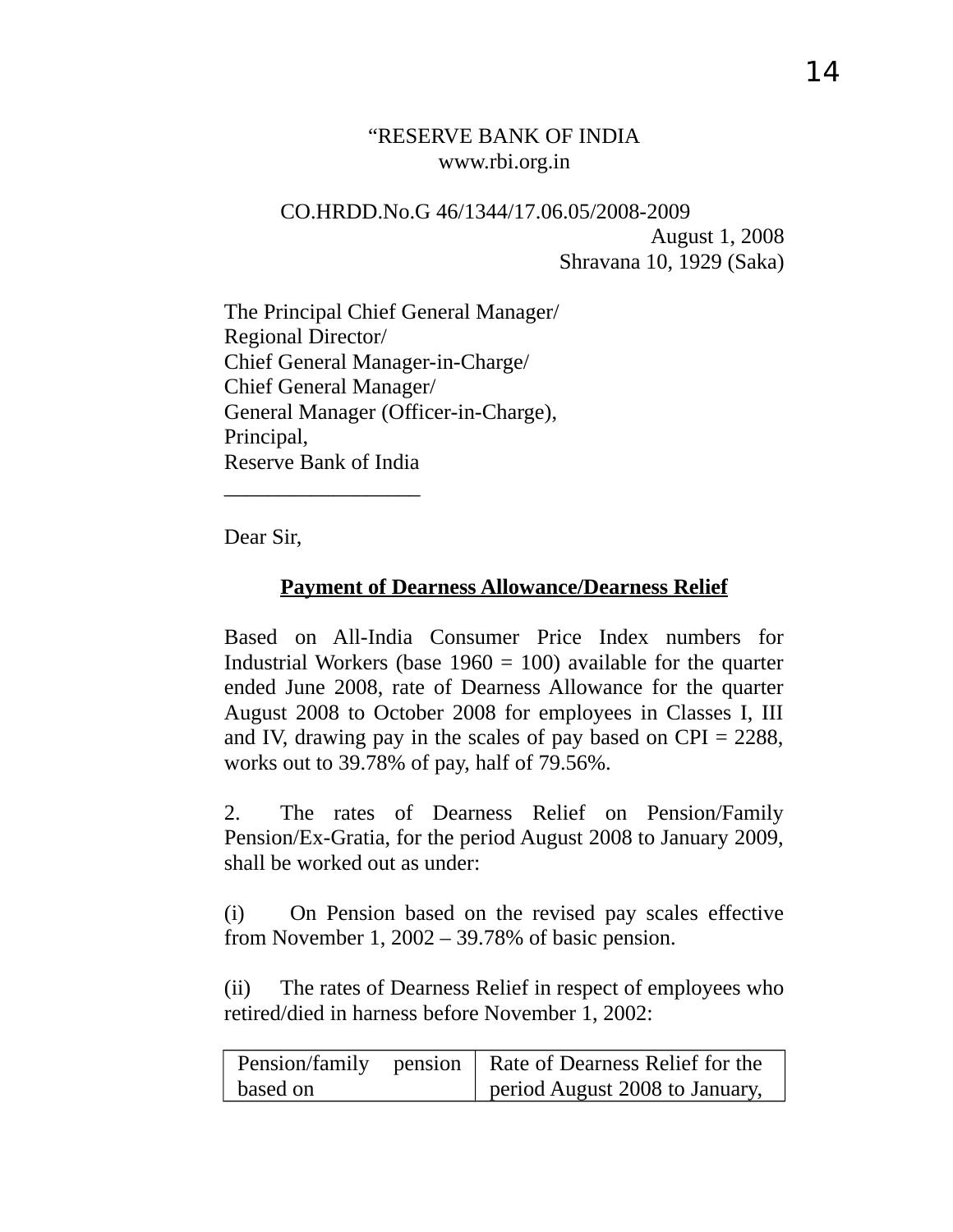|                                      | 2009    |    |                |
|--------------------------------------|---------|----|----------------|
| Pay-scales effective from            | 89.28%  | of | pension/family |
| November 1, 1997                     | pension |    |                |
| $(CPI = 1684)$                       |         |    |                |
| Pay-scales effective from 177.10% of |         |    | pension/family |
| November 1, 1992                     | pension |    |                |
| $(CPI = 1148)$                       |         |    |                |
| Pay-scales effective from 430.81%    |         | of | pension/family |
| November 1, 1987                     | pension |    |                |
| $(CPI = 600)$                        |         |    |                |

3. You may please arrange to calculate and pay the Dearness Allowance on "Pay" Dearness Relief on Pension, Family Pension and Ex-Gratia amount, on the above basis, unless you receive instructions from Central Office contrary to above.

Yours faithfully,

(Neeraj Nigam) Deputy General Manager"

10. Since the benefit of grant of full compensation against price rise on dearness relief as was extended by Reserve Bank of India, was not extended to the retirees of United Bank of India who had retired prior to 01.11.2002, Respondent Nos.1 to 4 herein preferred Writ Petition No.507 of 2012 in the High Court at Calcutta. It was submitted that though Reserve Bank of India started giving full compensation against price rise on dearness relief to retirees prior to 01.11.2002 vide circulars dated 01.04.2008, 01.08.2008 and 01.07.2010, the Appellant Bank continued to make distinction in terms of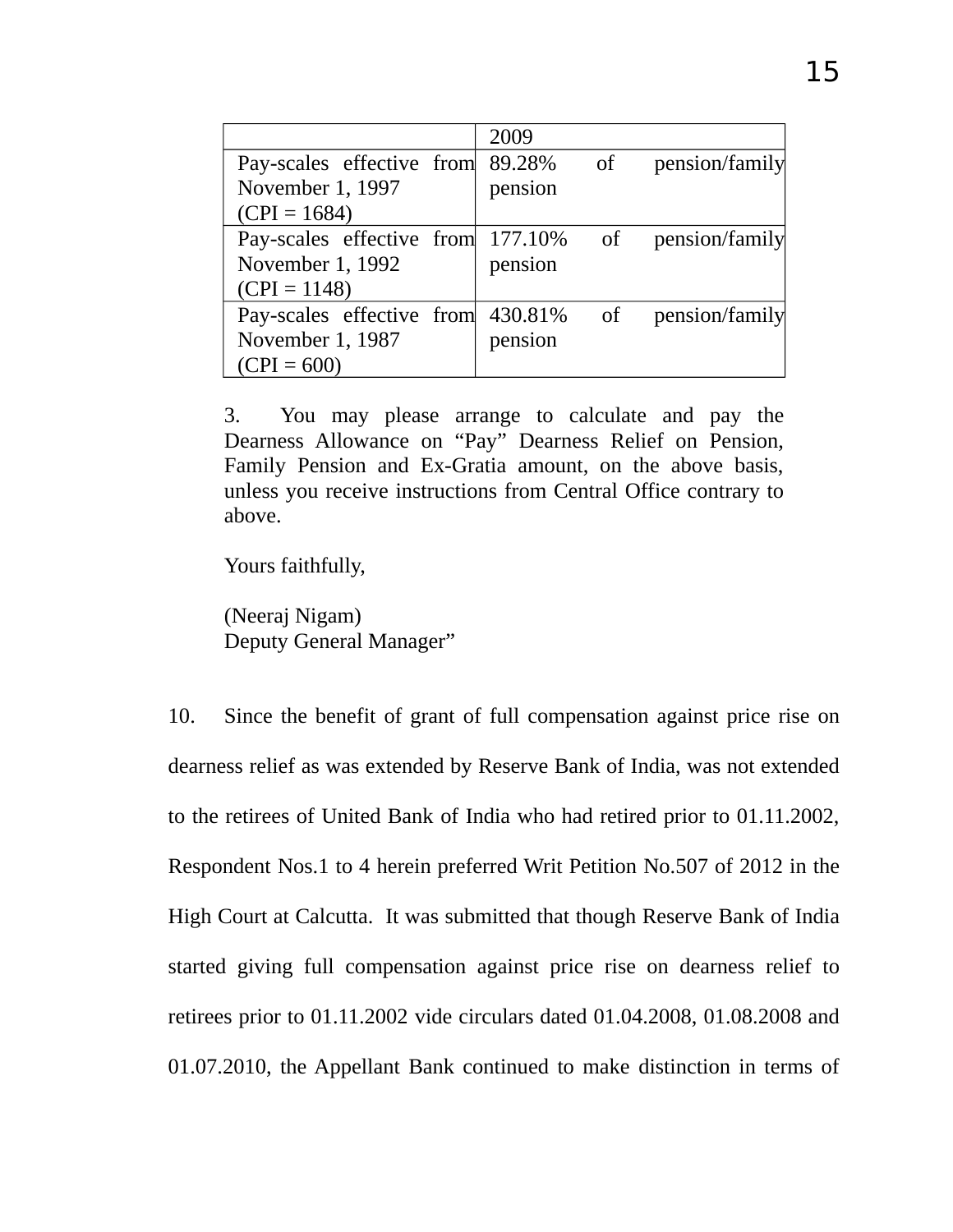dearness relief on the basis of dates of retirement of the pensioners and that such action on part of appellant was clearly opposed to para 6 of the Settlement dated 29.10.1993. Submitting that the cut-off date fixed by Appellant Bank was in violation of Reserve Bank of India formula as well as was arbitrary and irrational, the respondent Nos.1 to 4 claimed full compensation against price rise on dearness relief. By way of example cases of respondent Nos.3 to 4 were presented in para 30 of the petition in support of the submission that the retirees prior to 01.11.2002 were getting prejudiced. Said para 30 of the petition is quoted here for ready reference.

"30. The loss being suffered every month by the petitioner Nos. 3 and 4 for denial of RBI dearness relief formula on pension is as follows:-

#### **Santipriya Roy**

Date of Retirement 30.09.2002 Basic Pension Rs.7880/-

Dearness Relief per slab on slab basis

| $Rs.3550/- x 0.24\%$           | $Rs.8,520/-$ |
|--------------------------------|--------------|
| Next Rs.2100/- $\times$ 0.20 % | $Rs.4,200/-$ |
| Next Rs.360/- $\times$ 0.12%   | $Rs.432/-$   |
| Next Rs. $1870/- x 0.06\%$     | $Rs.1,122/-$ |
| Rs.7880/-                      | Rs.14,274/-  |

Dearness Relief for full compensation against price rise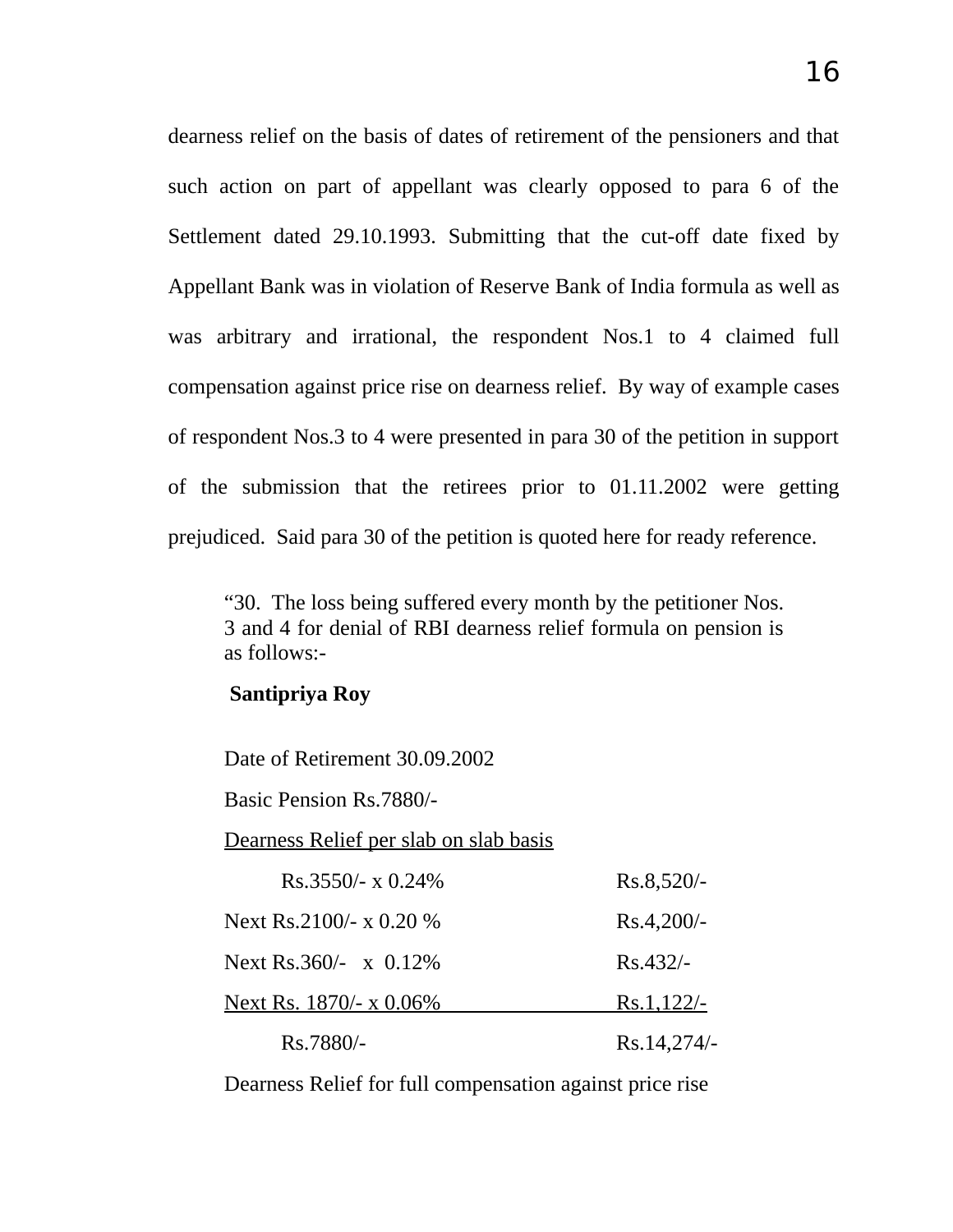| Rs.7880/- x 0.24%     | Rs.18,912/-                                                  |
|-----------------------|--------------------------------------------------------------|
|                       | Difference per slab Rs.18,912/- (-) Rs.14,274/- =Rs.4,638/-  |
|                       | Total D.R. on Slab basis Rs.14,274/- x 708 slab Rs.10,105.99 |
| Total D.R. on $100\%$ | Rs.18,912/- x 708 slab Rs.13,389.69                          |

Difference = Rs.3,283.70

------------------------------------------

------------------------------------------

## **Kalpataru Bhattachajee**

Date of Retirement 31.10.2002

Basic Pension Rs.5431/-

Dearness Relief per slab on slab basis

| $Rs.3550/- x 0.24\%$   | $Rs.8,520/-$ |
|------------------------|--------------|
| Next_Rs.1881/- x 0.20% | $Rs.3,762/-$ |

Rs.5431/- Rs.12,282/-

Dearness Relief per slab for full compensation against price rise.

Rs.5431/- x 0.24% Rs.13,034/-

Difference per slab Rs.13,034/- (-) Rs.12,282/- =Rs.752/-

Total D.R. on Slab basis Rs.12,282/- x 708 slab Rs.8,695.65

Total D.R. on 100% Rs.13,034/- x 708 slab Rs.9,228.07

--------------------- Difference Rs.532.42" ---------------------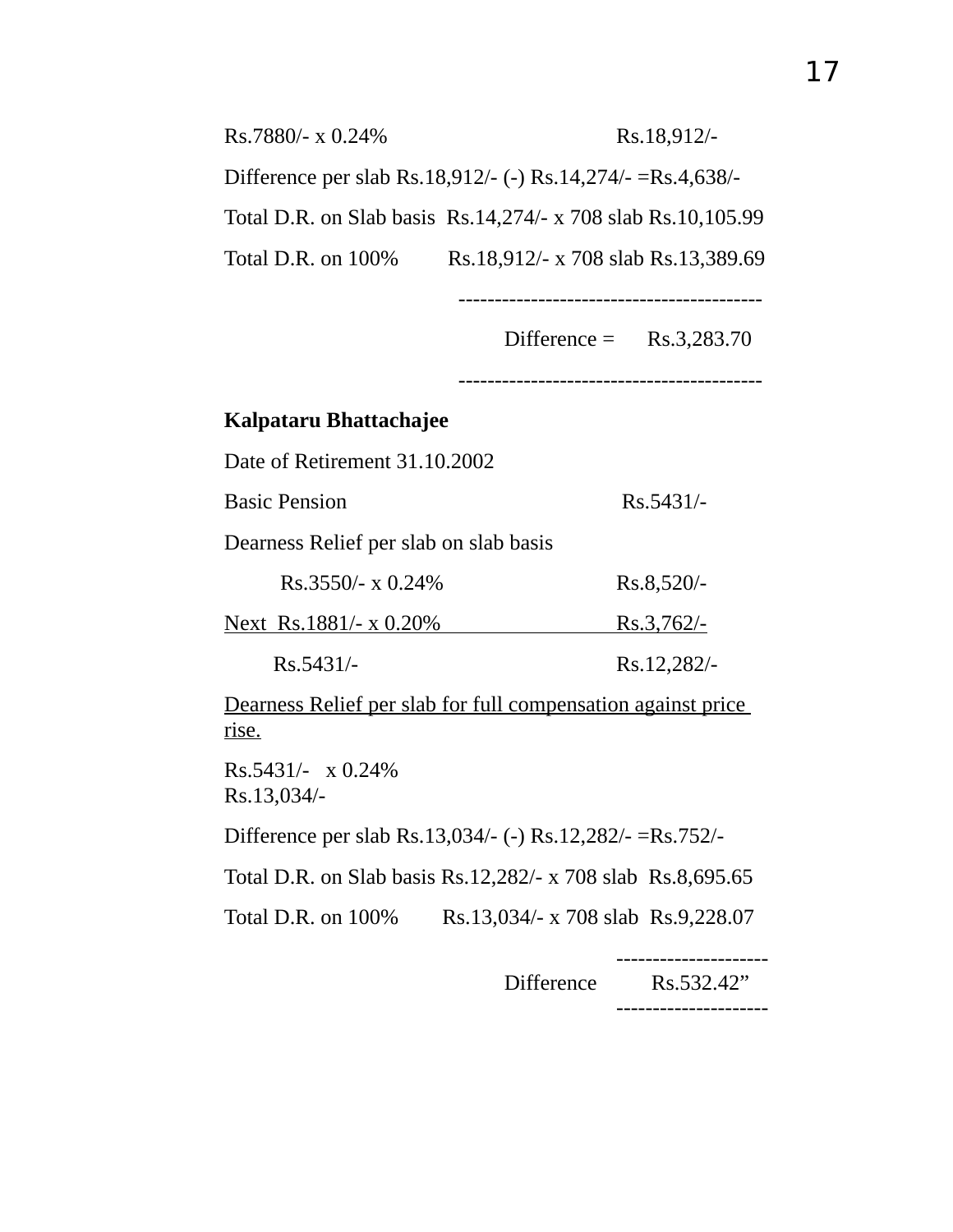11. In the affidavit in reply filed on behalf of the appellants it was *inter alia* submitted that Pension Regulations having come into force in 1995 the settlement dated 29.10.1993 had no force and as such no benefit could be drawn on the basis of Regulations or Circulars issued by Reserve Bank of India. It was further submitted that the distinction in respect of retirees prior to 01.11.2002 was on the basis of a Bipartite Settlement dated 27.04.2010 and thus the genesis was stated to be in the agreement between the parties.

<span id="page-17-0"></span>12. The aforesaid writ petition was allowed by Single Judge of the High Court vide judgment and order dated 04.03.2015. It was observed that there was nothing in Pension Regulations indicating that the Appellant Bank had abandoned its policy as spelt out in para 6 of the Settlement of 1993 to follow the rates of relief and formula adopted by Reserve Bank of India. Relying upon the decision of this Court in D.S. Nakara v. Union of India<sup>[1](#page-17-0)</sup>, it was observed that the classification made in the instant case denying the benefit of full dearness relief to retirees prior to 01.11.2002 was arbitrary and irrational. The Single Judge however directed the Appellant Bank to take a reasoned decision with regard to grant of 100% dearness relief to retirees prior to 01.11.2002.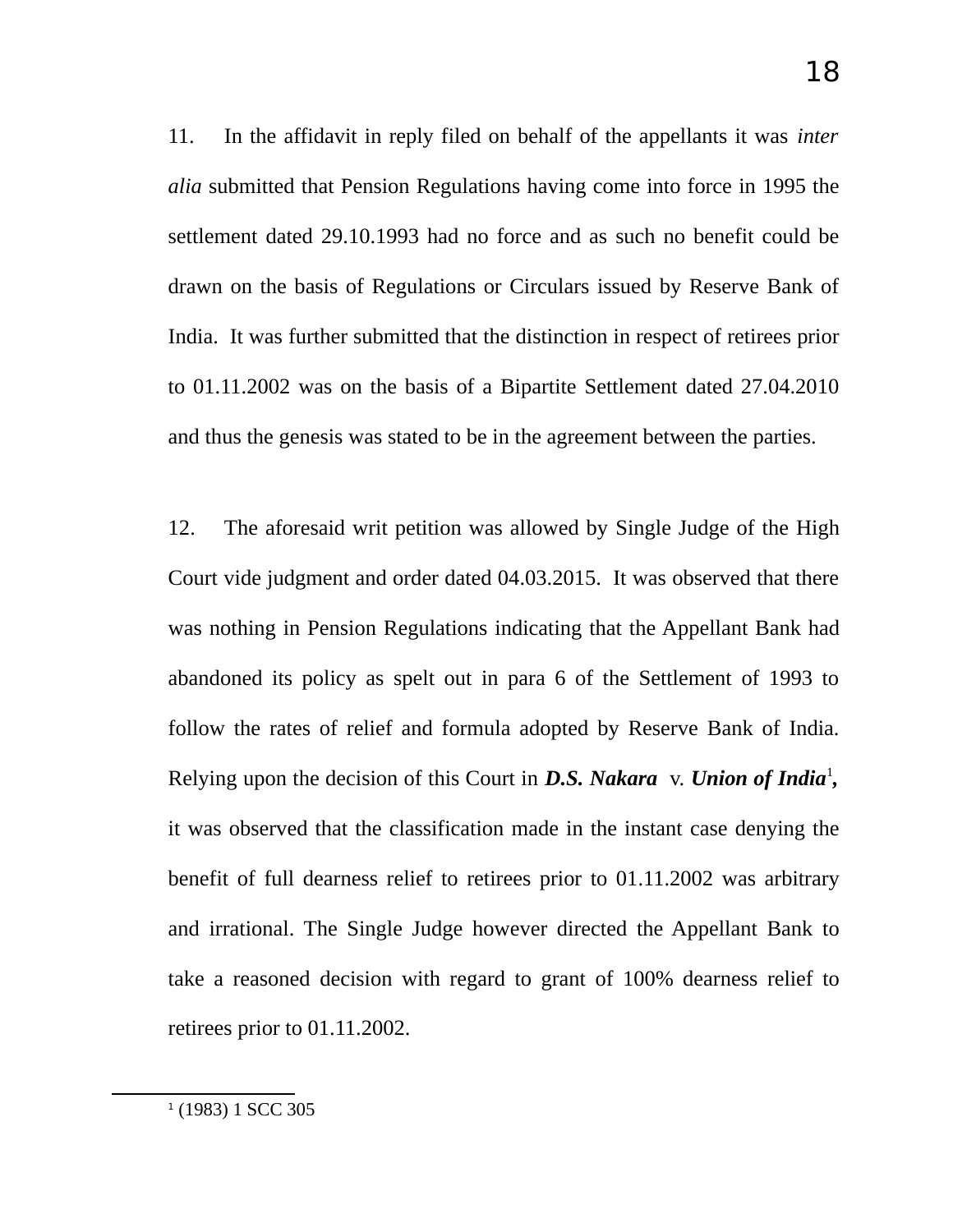13. The Judgment and order passed by the Single Judge directing the appellant Bank to take fresh decision was questioned by the respondent Nos.1 to 4 by filing APO No.315 of 2015, while the appellant bank questioned the decision by filing APO No.316 of 2015, in so far as the findings rendered and directions issued by the Single Judge were concerned. Both these appeals were disposed of by the Division Bench on 26.09.2016. The Division Bench relied upon the decision of this Court in *D.S. Nakara* (supra) and in *Kallakkurichi Taluk Retired Officials Association Tamil*

*Nadu and others* v. *State of Tamil Nadu[2](#page-18-0)* and observed as under:

"The effect of the joint note is that employees who retired before the cut-off date would get dearness relief at a lower rate than those who retired after that date. The dearness relief paid is relatable to the cost of living index and varies in direct proportion to the same. It must be borne in mind that dearness relief is an amount paid to the retirees to neutralise the astronomical rise in prices. The object of paying dearness relief is the same, irrespective of the date on which the employee retires. Inflation hits the employees who retire before the cutoff date as hard as it does those who retire later. Therefore the dearness relief cannot be different for two sets of retirees."

It further observed as under:

"There is no dispute that the Bank Pension Regulations, 1995 have not been amended. These Regulations have been framed in consonance and under the powers conferred on the Bank

<span id="page-18-0"></span><sup>2</sup> (2013) 2 SCC 772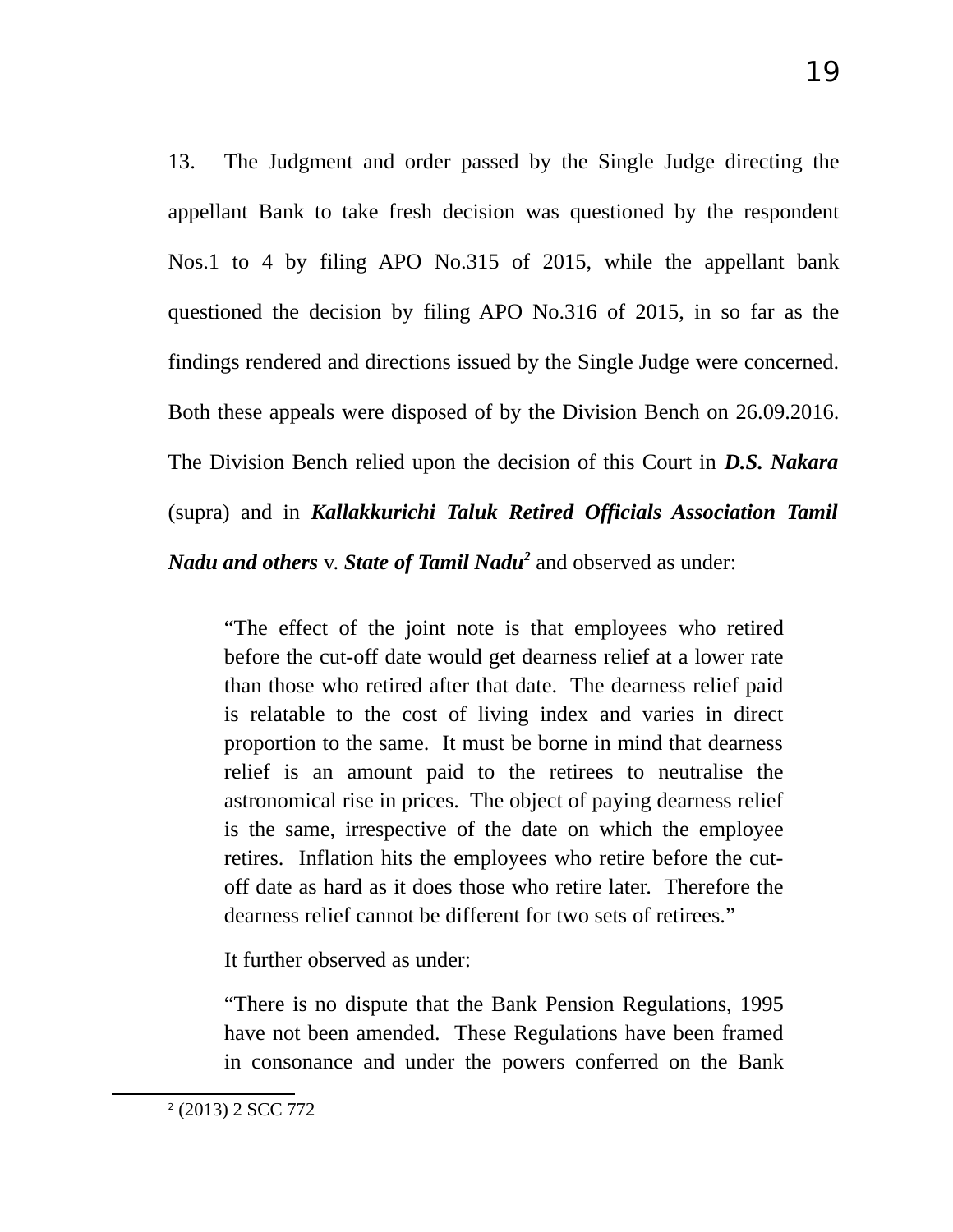under the Banking Companies Act. They have a statutory force of law. Clause 6 of the Pension regulations mandates that the dearness relief will be paid to the employees of the member banks in consonance with that paid by the Reserve Bank of India to its employees. Therefore a joint note cannot take away the right of employees to that dearness relief."

Holding the distinction between pre-November 2002 retirees and post-November 2002 retirees to be unreasonable, arbitrary and discriminatory the Division Bench directed the appellant to pay the dearness relief to all pensioners at the same rate. The direction was issued in following terms:

"Therefore, we direct the Bank to comply with Regulation 6 of the Pension Regulations and to pay pension to the pre-2002 retirees at the same rate as enjoyed by the post-2002 retirees, as has been paid to the retired employees of the Reserve Bank of India. The judgment of the learned Single Judge is modified to that extent."

14. The appellant preferred Review Applications being RVWO Nos.57 and 58 of 2016 submitting that the decision dated 26.09.2016 required certain typographical changes. The Division Bench of the High Court vide its order dated 05.12.2016 effected changes as stated therein and disposed of the Review Applications.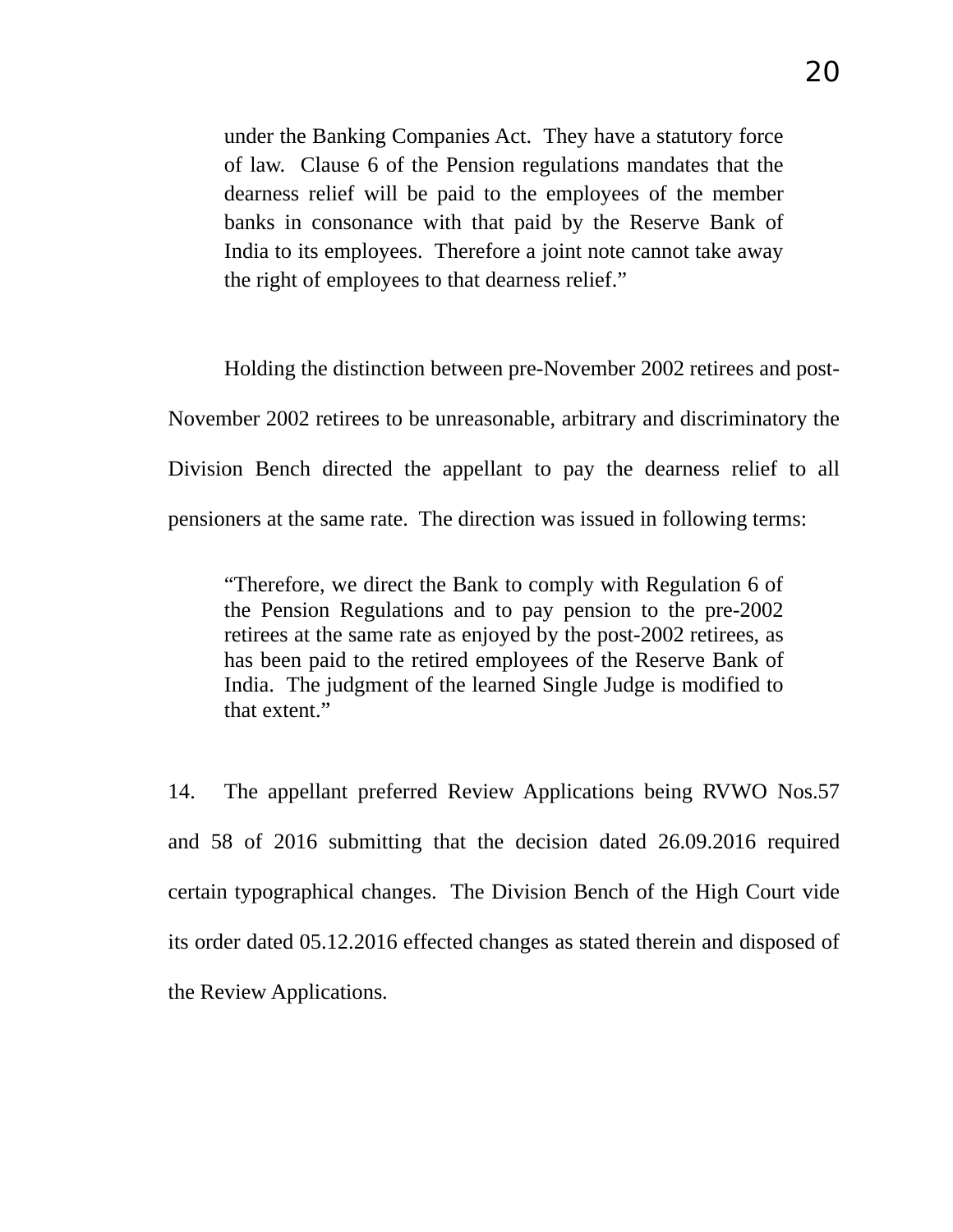15. The appellant bank being aggrieved, challenged the decisions dated 26.09.2016 and 05.12.2016 rendered by the Division Bench by filing these appeals by special leave on or about 07.02.2017. By that time, a decision rendered by Division Bench of Madras High Court in Writ Appeal Nos.355 of 2013 and allied matters on 17.06.2013 was affirmed by this Court by dismissing appeals arising therefrom on 01.02.2017.

16. At this stage it may be noted that Writ Petition Nos.50000-50002 of 2006 and allied writ petitions titled as A.B. Kasturirangan v. Canara Bank etc. were allowed by Single Judge of Madras High Court by judgment and order dated 14.12.2012. The challenge was to the non-grant of benefit of 100% neutralization of dearness relief to retirees prior to 01.11.2002 on lines similar to the challenge raised in the present matters. It was observed by the Single Judge that the Bipartite Settlement dated 02.06.2005 introduced dearness relief at the slab rate of 0.18% of the basic pension; that the change from tapering rate of slab rate was not an introduction of a new scheme but was a modification of the existing one. He further observed that the classification introduced by the bank was artificial and arbitrary and was not based on any rational principle and that the bank had virtually created class within a class. The matter was carried in appeal. While allowing the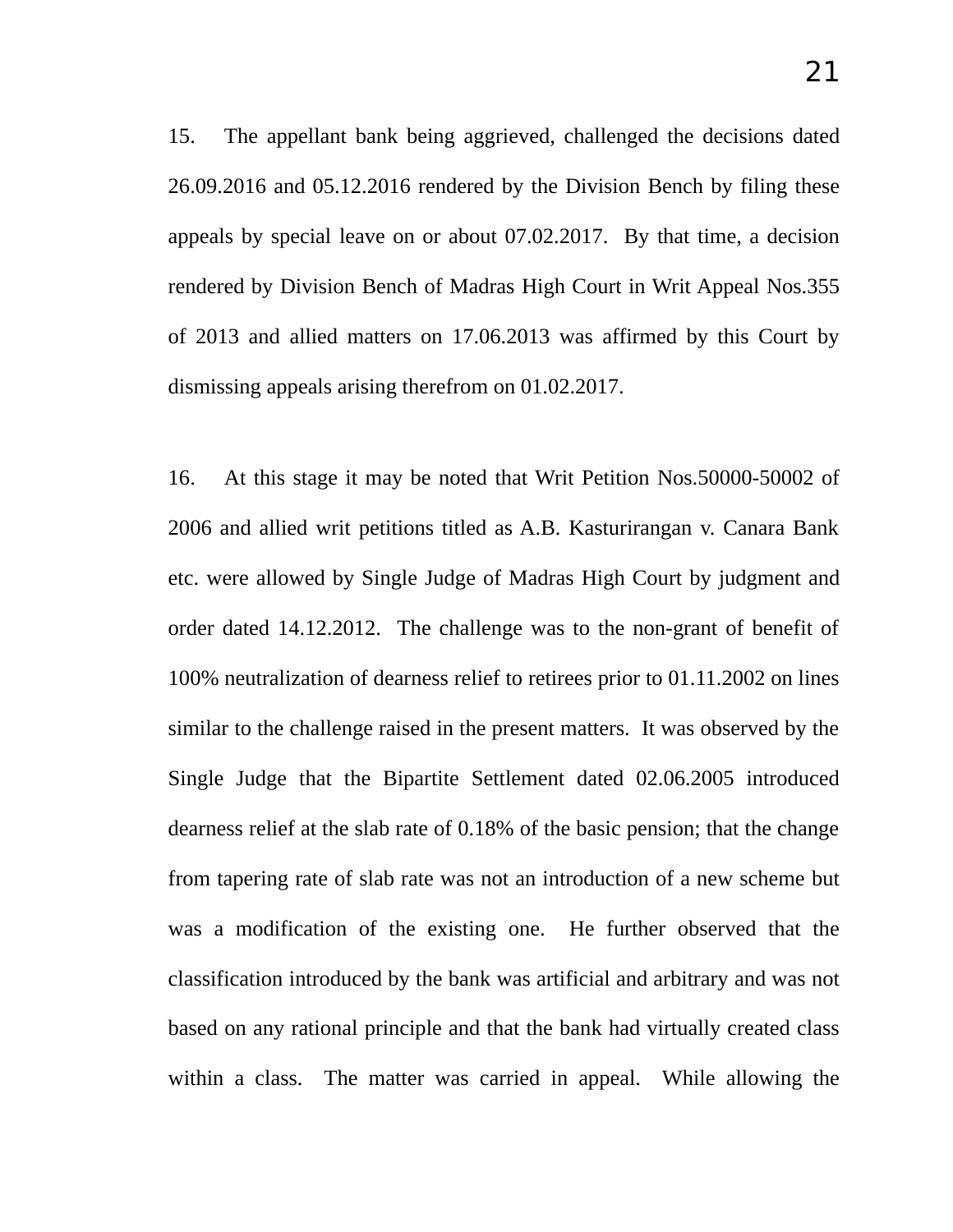appeals and setting aside the decision of the Single Judge, the Division

Bench observed as under:

………

"… the settlement has to be taken as a package deal and when labour has gained in the matter of wages and if there is some reduction in the matter of dearness allowance so far as the award is concerned, it cannot be said that the settlement as a whole is unfair and unjust and it is not possible to scan the settlement in bits and pieces and hold some parts good and acceptable and others bad. It has been further held that unless it can be demonstrated that the objectionable portion is such that it completely outweighs all the other advantages gained, the Court will be slow to hold a settlement as unfair and unjust and the settlement has to be accepted or rejected as a whole.

… in the case on hand, the respondents are not covered by the 8<sup>th</sup> Bipartite Settlement/Joint Note and they were covered by earlier Bipartite Settlement/Joint Note and they are not eligible to get the benefits payable to the persons who are covered by the  $8<sup>th</sup>$  Bipartite Settlement/Joint Note as they were made applicable only to those employees who were in service on 01.11.2002. The payment of pension and other related benefits are covered by the earlier Settlement/Joint Note and hence, it is not open to the respondents to contend that the benefits in the form of Dearness Allowance at 0.18% is to be given to them. In the considered opinion of this Court, the respondents are not covered under the 8<sup>th</sup> Bipartite Settlement/Joint Note and hence, the above cited judgment has no application to the case on hand."

This view was under challenge in Civil Appeal Nos.8420-8421 of 2013 and was affirmed by this Court on 01.02.2017.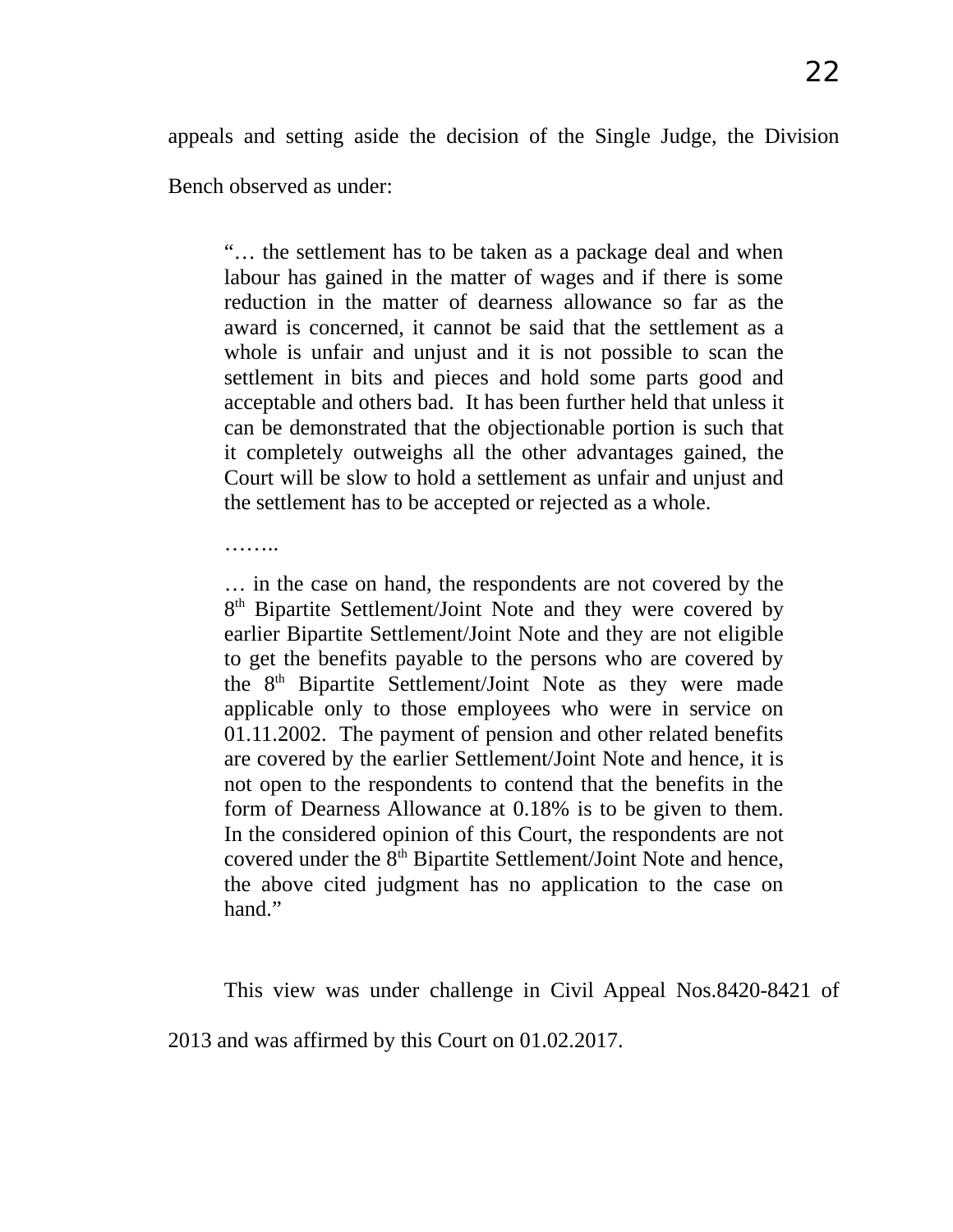17. The appellant in the present matters contended inter alia that the view taken by Division Bench of Madras High Court was already affirmed by this Court by dismissing the appeal therefrom on 01.02.2017; that the retirees prior to 01.11.2002 could not claim same benefit/parity at par with those who retired after 01.11.2002; that the dearness allowance payable to the pensioners was linked to the pay and pre 01.11.2002 retirees were being paid pension or dearness relief thereon as per service conditions applicable to them at the time of retirement; that the decision of this Court in *D.S. Nakara* (supra) would not be applicable in the present case and that the High Court was in error in relying upon para 6 of Settlement dated 29.10.1993 as said settlement had worked itself out. In its affidavit in reply the Retirees Association submitted inter alia that in the Bipartite Settlement dated 02.06.2005, 100% neutralization of dearness allowance was introduced for the first time by doing away with tapering rate of payment of dearness allowance and post 01.02.2005 dearness allowance was to be paid at a single slab rate of 0.18%. However, by subsequent Bipartite Settlement dated 27.04.2010 a distinction was made between pre and post 01.11.20002 retirees. The respondents submitted that the view taken by the High Court did not call for any interference.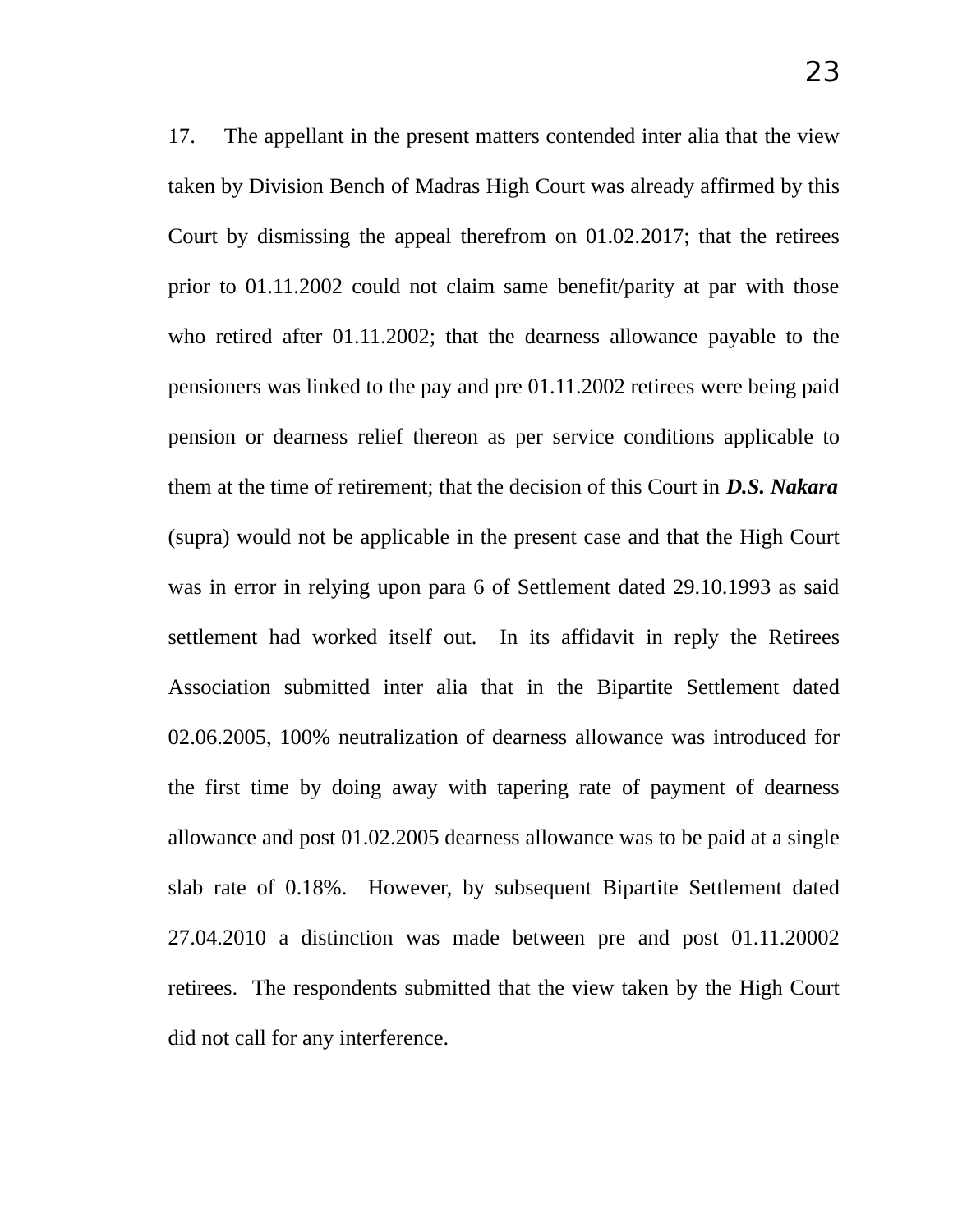18. In this appeal, we heard Mr. Dhruv Mehta, learned Senior Counsel for the appellant – Bank while the respondent namely Retirees Welfare Association was represented by Mr. V.K. Bali, learned Senior Counsel. Mr. A.S. Nambiar and Ms. V. Mohna, learned Senior Counsel appeared in IAs 51316 and 50769 respectively for interveners.

19. Before we deal with the controversy in the present matters, the law on the point as laid down by this Court may be adverted to:

A] In *D.S. Nakara & Others* (supra) the principal question which arose was, "is the date of retirement a relevant consideration for eligibility when a revised formula for computation of pension is ushered in and made effective from a specified date."[3](#page-23-0)The inquiry was limited to non-contributory superannuation or retirement pension paid by government to its erstwhile employee and for the purpose and object underlying it.<sup>[4](#page-23-1)</sup> In that case formula for computation of pension was liberalized vide office memorandum dated 25.05.1979 but the benefit was restricted to those government servants who were in service on 31.03.1979 and retired on or after that date. The challenge was to arbitrary division of a homogenous class by fixing the eligibility criteria unrelated to the purpose of revision. In that context the

<span id="page-23-0"></span><sup>&</sup>lt;sup>3</sup> Para 2 of D.S. Nakara

<span id="page-23-1"></span><sup>4</sup> Para 21 of D.S. Nakara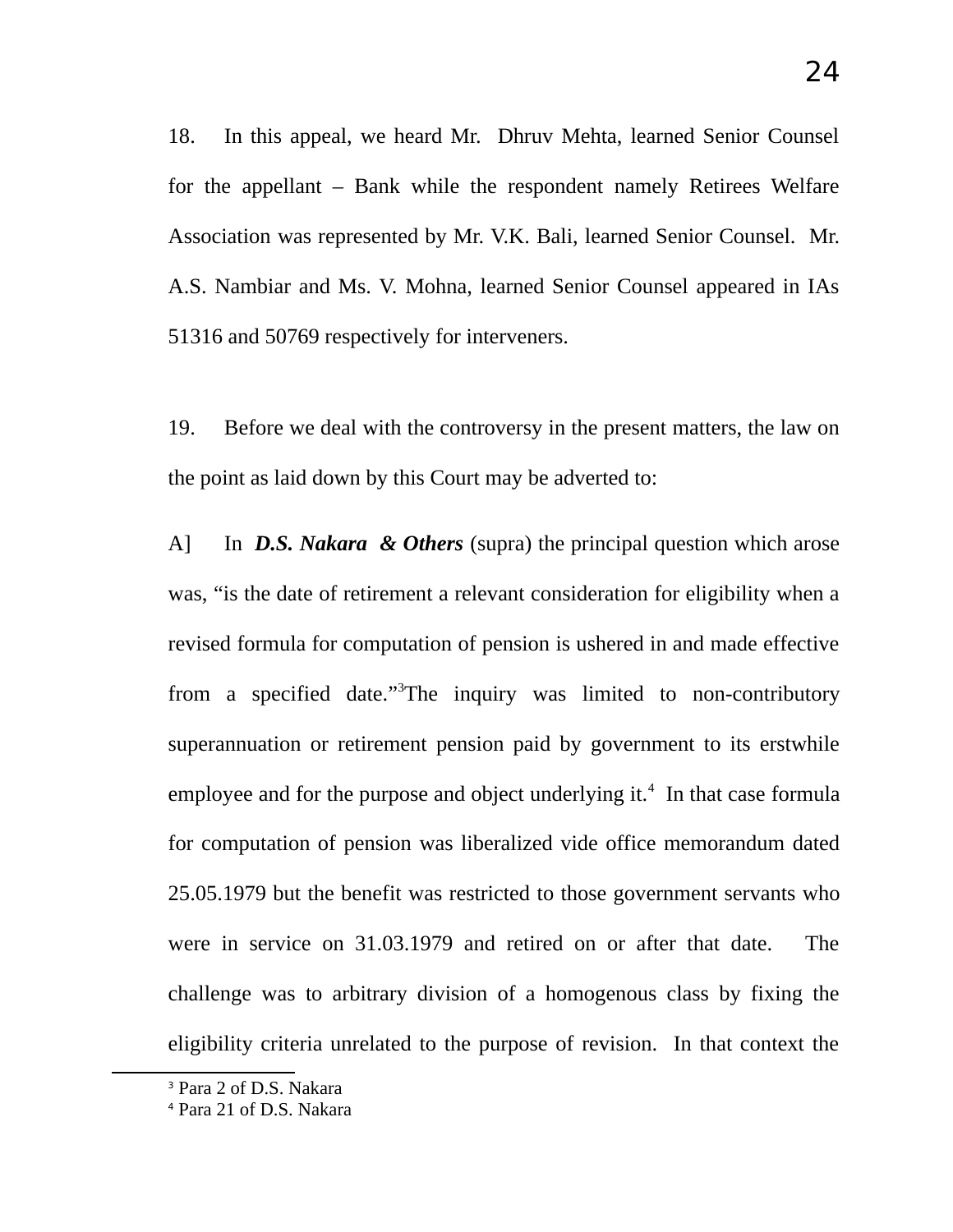observations of this Court in Para 42 are relevant. Said Para 42 was as under:

**"42.** If it appears to be undisputable, as it does to us that the pensioners for the purpose of pension benefits form a class, would its upward revision permit a homogeneous class to be divided by arbitrarily fixing an eligibility criteria unrelated to purpose of revision, and would such classification be founded on some rational principle? The classification has to be based, as is well settled, on some rational principle and the rational principle must have nexus to the objects sought to be achieved. We have set out the objects underlying the payment of pension. If the State considered it necessary to liberalise the pension scheme, we find no rational principle behind it for granting these benefits only to those who retired subsequent to that date simultaneously denying the same to those who retired prior to that date. If the liberalisation was considered necessary for augmenting social security in old age to government servants then those who, retired earlier cannot be worse off than those who retire later. Therefore, this division which classified pensioners into two classes is not based on any rational principle and if the rational principle is the one of dividing pensioners with a view to giving something more to persons otherwise equally placed, it would be discriminatory. To illustrate, take two persons, one retired just a day prior and another a day just succeeding the specified date. Both were in the same pay bracket, the average emolument was the same and both had put in equal number of years of service. How does a fortuitous circumstance of retiring a day earlier or a day later will permit totally unequal treatment in the matter of pension? One retiring a day earlier will have to be subject to ceiling of Rs.8100 p.a. and average emolument to be worked out on 36 months' salary while the other will have a ceiling of Rs.12,000 p.a. and average emolument will be computed on the basis of last 10 months' average. The artificial division stares into face and is unrelated to any principle and whatever principle, if there be any, has absolutely no nexus to the objects sought to be achieved by liberalising the pension scheme. In fact this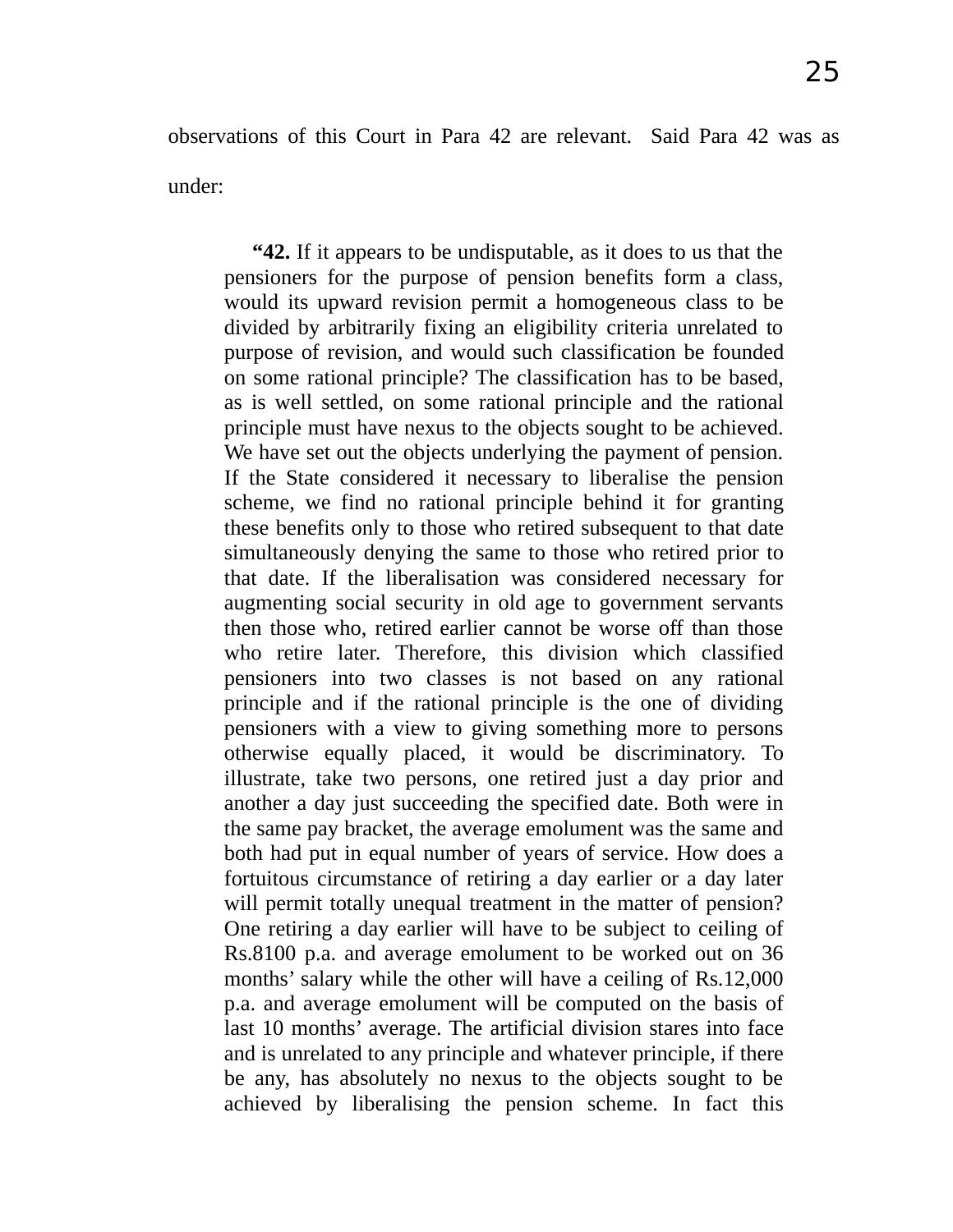arbitrary division has not only no nexus to the liberalised pension scheme but it is counter-productive and runs counter to the whole gamut of pension scheme. The equal treatment guaranteed in Article 14 is wholly violated inasmuch as the pension rules being statutory in character, since the specified date, the rules accord differential and discriminatory treatment to equals in the matter of commutation of pension. A 48 hours' difference in matter of retirement would have a traumatic effect. Division is thus both arbitrary and unprincipled. Therefore, the classification does not stand the test of Article 14."

B] The principle laid down in *D.S. Nakara* (Supra) was explained in two decisions rendered by Constitution Benches of this Court in *Krishena Kumar* v. *Union of India and Others[5](#page-25-0)* and in *Indian Ex-Services League and Others* v. *Union of India and Others[6](#page-25-1) .* Paragraphs 12 and 14 of the latter decision in *Indian Ex-Services League* (Supra) were as under:

**"12.** The liberalised pension scheme in the context of which the decision was rendered in *Nakara* provided for computation of pension according to a more liberal formula under which "average emoluments" were determined with reference to the last ten months' salary instead of 36 months' salary provided earlier yielding a higher average, coupled with a slab system and raising the ceiling limit for pension. This Court held that where the mode of computation of pension is liberalised from a specified date, its benefit must be given not merely to retirees subsequent to that date but also to earlier existing retirees irrespective of their date of retirement even though the earlier retirees would not be entitled to any arrears prior to the specified date on the basis of the revised computation made according to the liberalised formula. For the purpose of such a

<span id="page-25-0"></span><sup>5</sup> (1990) 4 SCC 207

<span id="page-25-1"></span><sup>6</sup> (1991) 2 SCC 104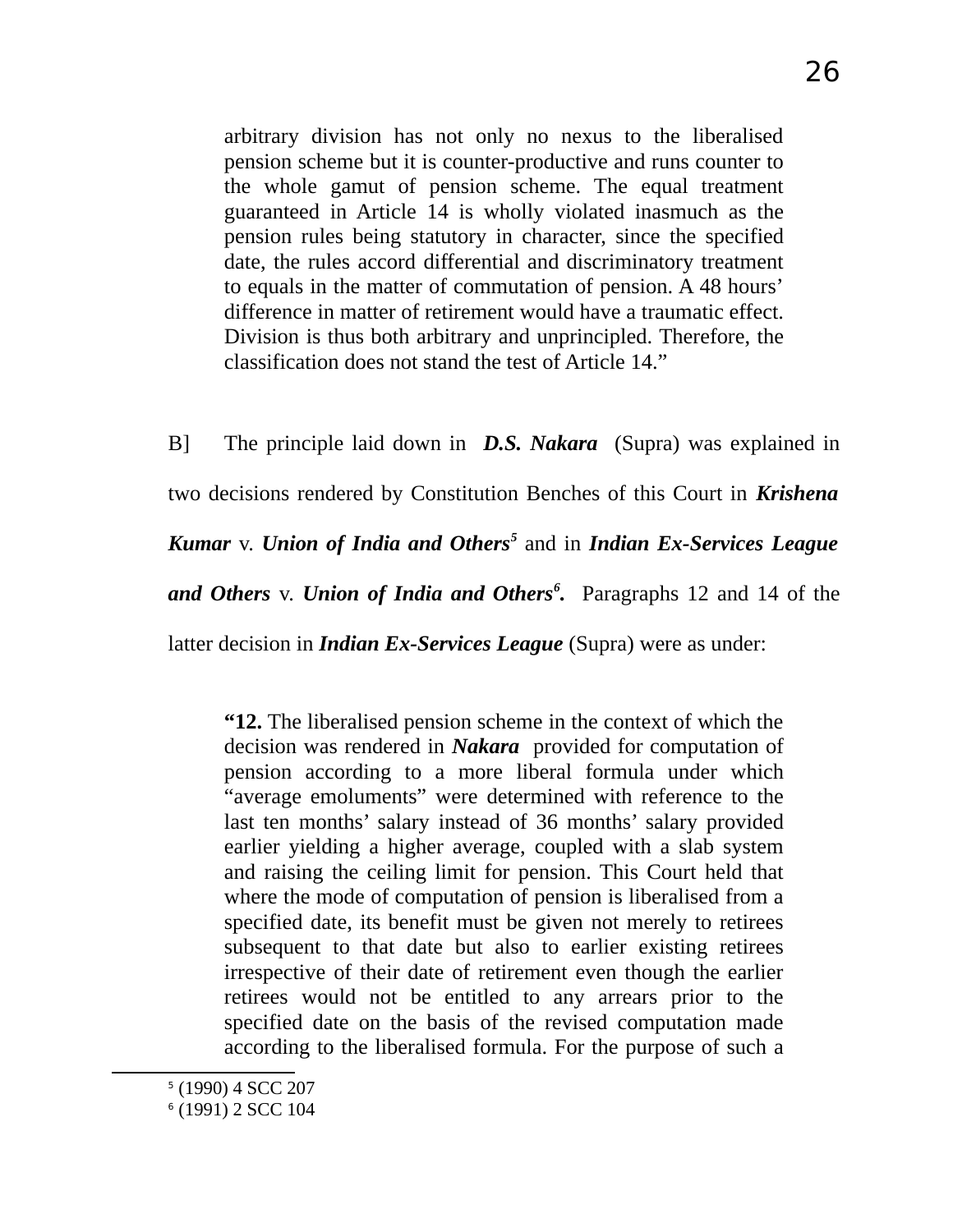scheme all existing retirees irrespective of the date of their retirement, were held to constitute one class, any further division within that class being impermissible. According to that decision, the pension of all earlier retirees was to be recomputed as on the specified date in accordance with the liberalised formula of computation on the basis of the average emoluments of each retiree payable on his date of retirement. For this purpose there was no revision of the emoluments of the earlier retirees under the scheme. It was clearly stated that 'if the pensioners form a class, their computation cannot be by different formula affording unequal treatment solely on the ground that some retired earlier and some retired later'. This according to us is the decision in *Nakara* and no more.

**14.** *Nakara* decision came up for consideration before another Constitution Bench recently in *Krishena Kumar* v. *Union of India*. The petitioners in that case were retired Railway employees who were covered by or opted for the Railway Contributory Provident Fund Scheme. It was held that PF retirees and pension retirees constitute different classes and it was never held in *Nakara* that pension retirees and PF retirees formed a homogeneous class, even though pension retirees alone did constitute a homogeneous class within which any further classification for the purpose of a liberalised pension scheme was impermissible. It was pointed out that in *Nakara* , it was never required to be decided that all the retirees for all purposes formed one class and no further classification was permissible. We have referred to this decision merely to indicate that another Constitution Bench of this Court also has read *Nakara* decision as one of limited application and there is no scope for enlarging the ambit of that decision to cover all claims made by the pension retirees or a demand for an identical amount of pension to every retiree from the same rank irrespective of the date of retirement, even though the reckonable emoluments for the purpose of computation of their pension be different."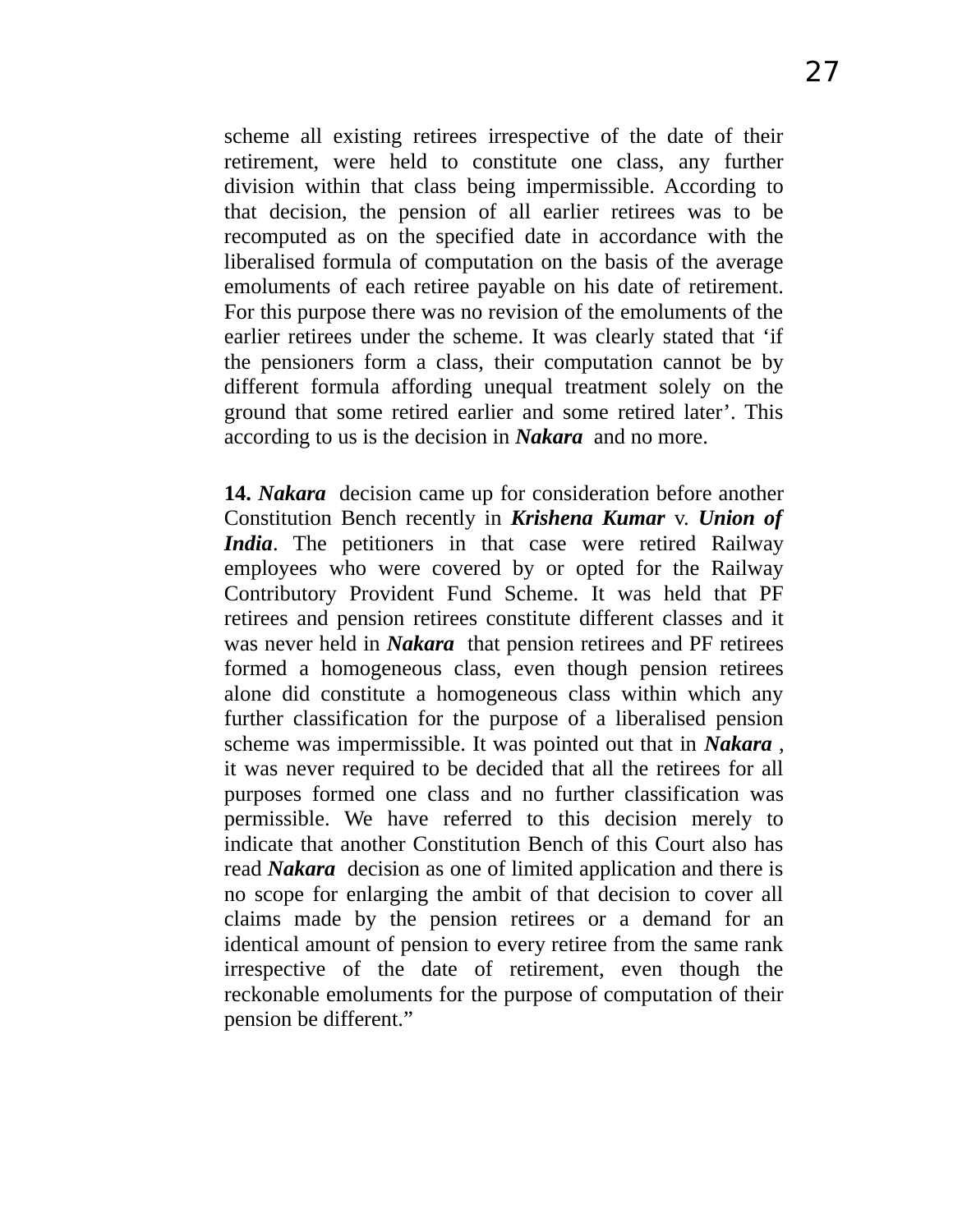C] In *Union of India* v. *P.N. Menon and Others[7](#page-27-0)* the challenge to the cut off date and prayer for extension of similar relief of treating a portion of dearness allowance as pay for the purpose of retirement benefits was the subject matter. While accepting the appeal and negating the challenge raised by the concerned retirees, this Court in paragraphs 10 and 11 observed as under:

"**10.** The concept of 'dearness pay' was evolved in respect of employees in different pay ranges with different percentages of the dearness pay. Thereafter the pension and gratuity were worked out and an option was given to persons, who retired on or after 30-9-1977 but not later than 30-4-1979, to choose either of the two alternatives  $\frac{d}{dt}$  to have their pension and deathcum-retirement gratuity calculated on their pay excluding the element of dearness pay as indicated in paragraph 2 of the said office memorandum; or (*ii*) to have their pension and deathcum-retirement gratuity recalculated after taking into account the element of dearness pay. If the stand of the respondents is to be accepted that this scheme should have been made available, without there being a cut-off date, to all including those who have retired even 20 to 25 years before the introduction of the scheme, then, according to us, the whole scheme shall be unworkable, because it is linked with the payment of dearness allowance, which is based on the level of price index. Different institutions/departments have introduced the system of payment of dearness allowance at different stages to mitigate the hardship of their employees with the rise in the prices of the essential articles as a result of the inflation.

**11.** On behalf of the Union of India, it has been stated that in the aforesaid office memorandum dated 25-5-1979, 30-9-1977 was fixed as the cut-off date, with reference to the average cost of living index at 272, which fell on 30-9-1977. It has been

<span id="page-27-0"></span>7 1994 (4) SCC 68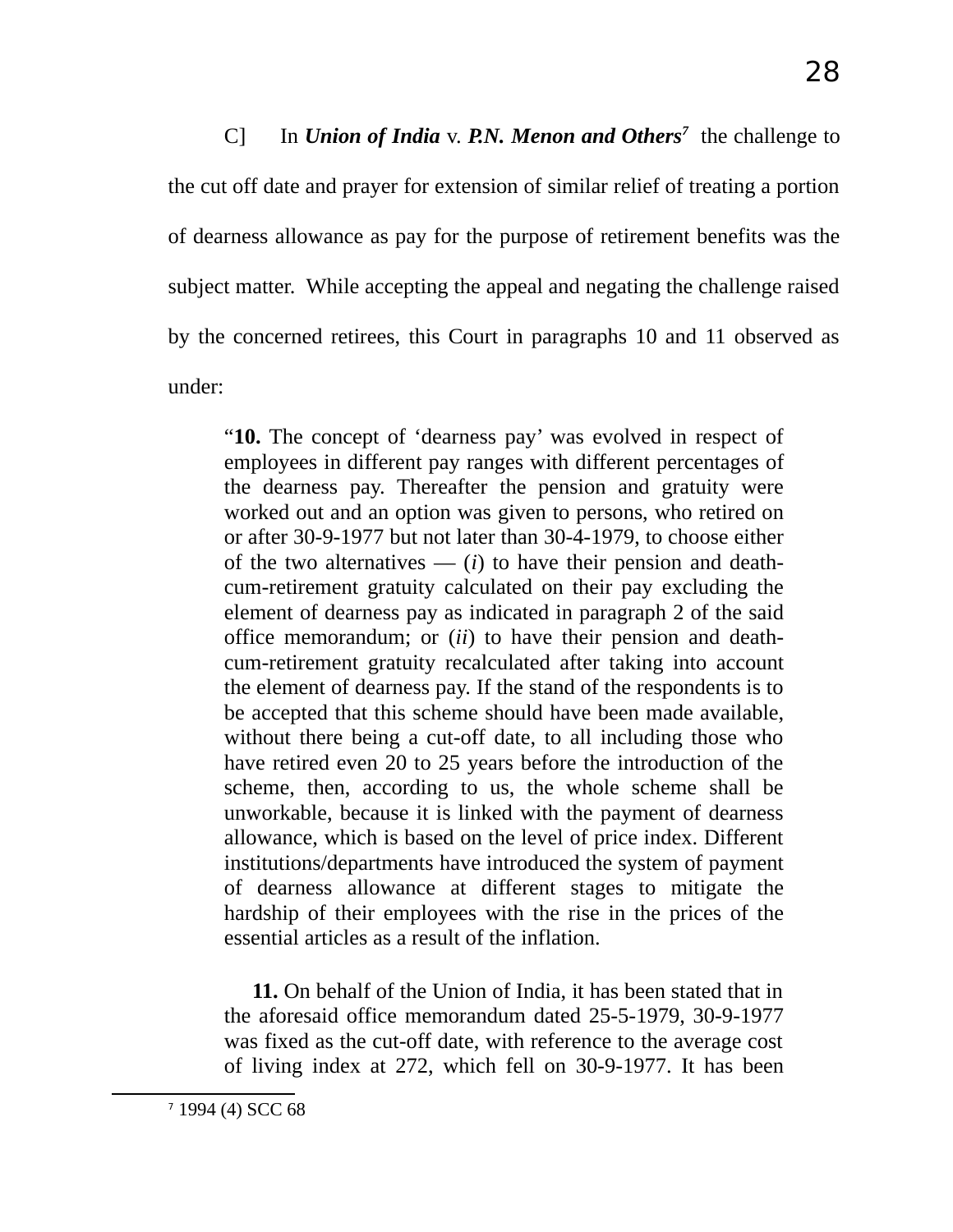further stated that those who were entitled to the benefits of the said office memorandum, were given option either to opt for the revised formula or retain the existing formula. Some of the persons entitled to the new formula opted to retain their existing position, because in their case the application of the new formula would have resulted either in the reduction of the total pension or the increase which would have been only marginal. It has been said that under the office memorandum aforesaid, dearness allowance with reference to average price index level at 272 was treated as dearness pay for the purpose of pension for those who retired after 30-9-1977. It has also been pointed out that pensioners, who retired on or after 30-9-1977 with the benefits of dearness pay, became entitled to less dearness relief, as compared to those who retired before 30-9-1977 or retired after 30-9-1977, but had opted not to get the benefit of the impugned office memorandum."

#### D]. In *State of Punjab* v. *Justice S.S. Dewan (Retired Chief Justice ) and*

**Others<sup>[8](#page-28-0)</sup>** by way of an amendment, the years put in by a judicial officer as an advocate prior to his induction in judicial service were to be added for computing length of service for the purpose of pension. The question was whether the State was justified in limiting this relief to those who retired after 22.02.1990. The ratio of decision in *D.S. Nakara* (Supra) was distinguished on the ground that the benefit conferred was a new benefit and not an upward revision of the existing pension scheme. This Court found that it was not a case of liberalization of the existing scheme but introduction of a new retiral benefit and as such the State was justified in making a

<span id="page-28-0"></span><sup>8</sup> (1997) 4 SCC 569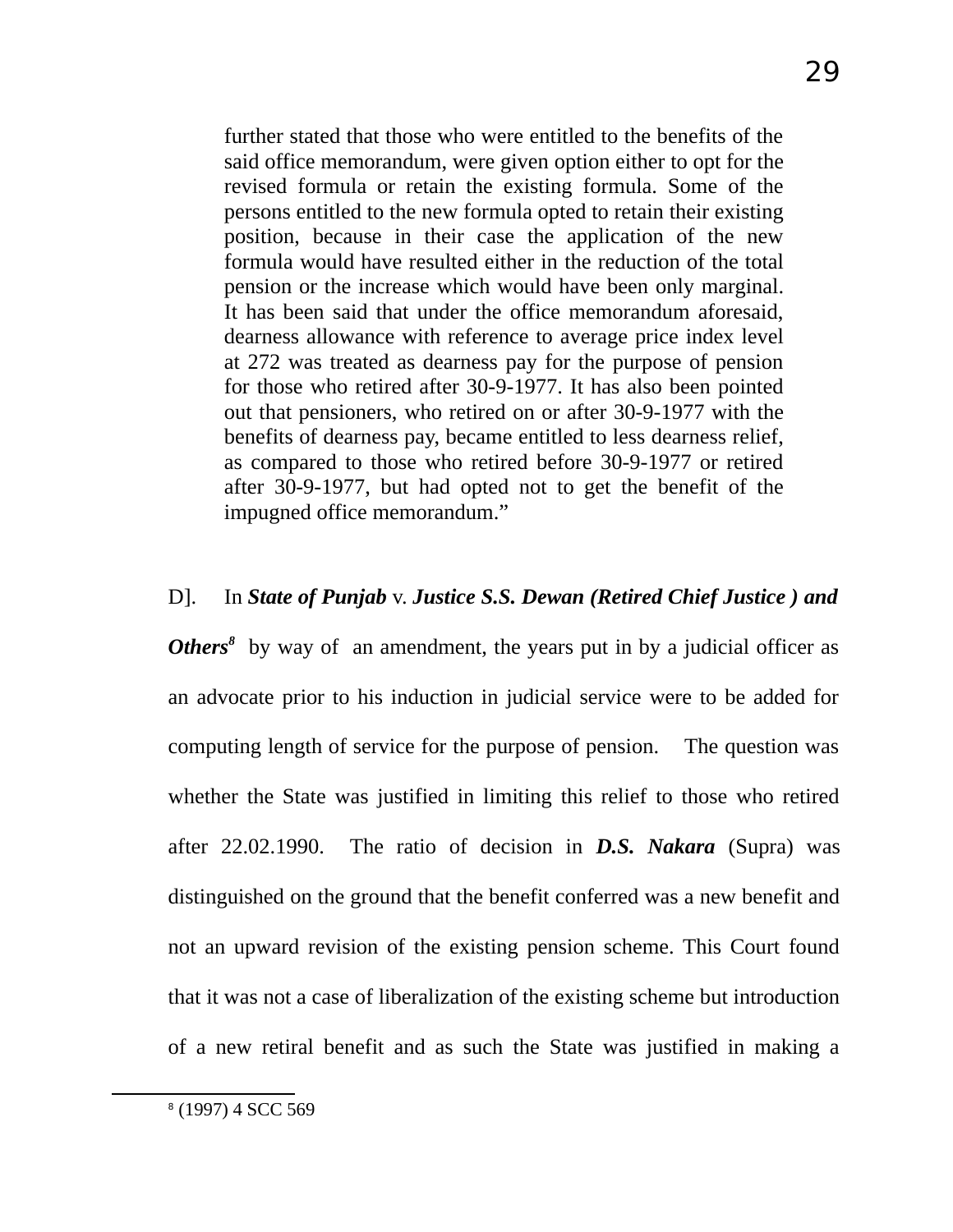distinction between the sets of retirees and limiting the benefit to those who retired after the cut off date. The observations in paragraphs 6 and 7 quoted hereunder are relevant:

**"6.** The change brought about by the amendment is that whereas in respect of death-cum-retirement benefits members of the Punjab Superior Judicial Service were earlier governed by the All India Services (Death-cum-Retirement Benefits) Rules, now they are governed by the Punjab Civil Services Rules. Moreover, now in the case of a direct recruit to the Punjab Superior Judicial Service the actual period of practice at the Bar not exceeding 10 years has to be added to his service for the purpose of determining the qualifying service. Formerly, that is, prior to 22-2-1990, qualifying service of a member of the Punjab Superior Judicial Service was the length of service rendered by him as a member of the Punjab Superior Judicial Service and also as a Judge of the High Court, if he was elevated to that position before retirement. Even in case of a direct recruit to that Service his standing at the Bar was irrelevant but now that period has to be added for determining the qualifying service. Obviously, this enlargement of the period of qualifying service would lead to an increase in the quantum of pension. This has been regarded by the High Court and as contended by the respondent, liberalisation of the pension scheme. For that reason, it further held that benefit of a rule liberalising pension cannot be restricted to persons retiring subsequently that is after the date of such liberalisation otherwise it would amount to vicious discrimination violative of Article 14 of the Constitution. The High Court has also held that there is nothing in the language of the rule to suggest that the benefit conferred by it is confined to the persons retiring after 22-2-1990.

**7.** Therefore, what we have to consider is what is the nature of the change made by the amendment. Is it by way of upward revision of the existing pension scheme? Then obviously the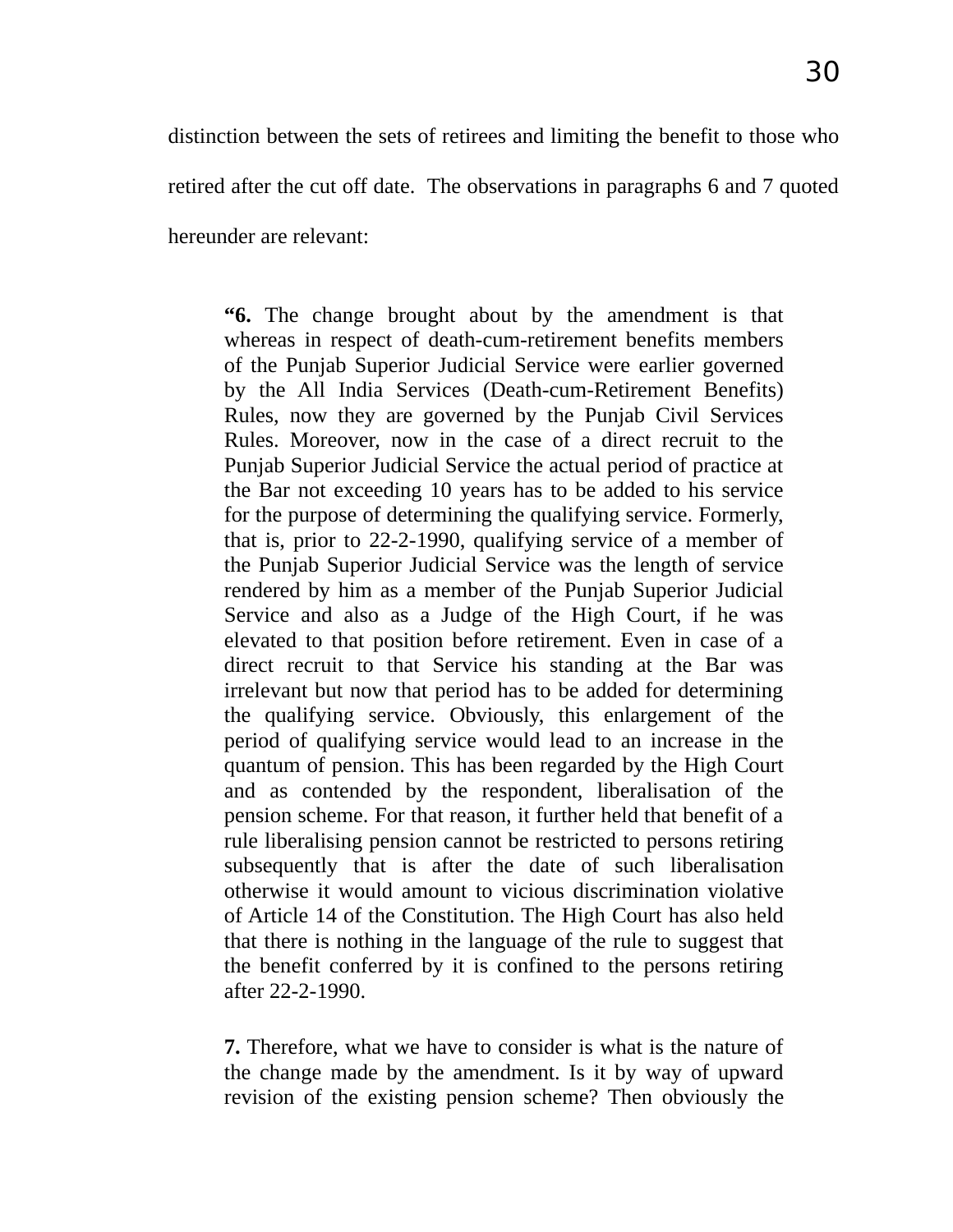ratio of the decision in **D.S.** *Nakara case* would apply. If it is held to be a new retiral benefit or a new scheme then the benefit of it cannot be extended to those who retired earlier."

# E] In *Col. B.J. Akkara (Retd.)* v. *Government of India and Others[9](#page-30-0)* The

principles to be considered in such matters were culled out in para 20 as

under:

**"20.** The principles relating to pension relevant to the issue are well settled. They are:

(*a*) In regard to pensioners forming a class, computation of pension cannot be by different formula thereby applying an unequal treatment solely on the ground that some retired earlier and some retired later. If the retiree is eligible for pension at the time of his retirement and the relevant pension scheme is subsequently amended, he would become eligible to get enhanced pension as per the new formula of computation of pension from the date when the amendment takes effect. In such a situation, the additional benefit under the amendment, made available to the same class of pensioners cannot be denied to him on the ground that he had retired prior to the date on which the aforesaid additional benefit was conferred.

(*b*) But all retirees retiring with a particular rank do not form a single class for all purposes. Where the reckonable emoluments as on the date of retirement (for the purpose of computation of pension) are different in respect of two groups of pensioners, who retired with the same rank, the group getting lesser pension cannot contend that their pension should be identical with or equal to the pension received by the group whose reckonable emolument was higher. In other words, pensioners who retire with the same rank need not be given identical pension, where

<span id="page-30-0"></span>9 (2006) 11 SCC 709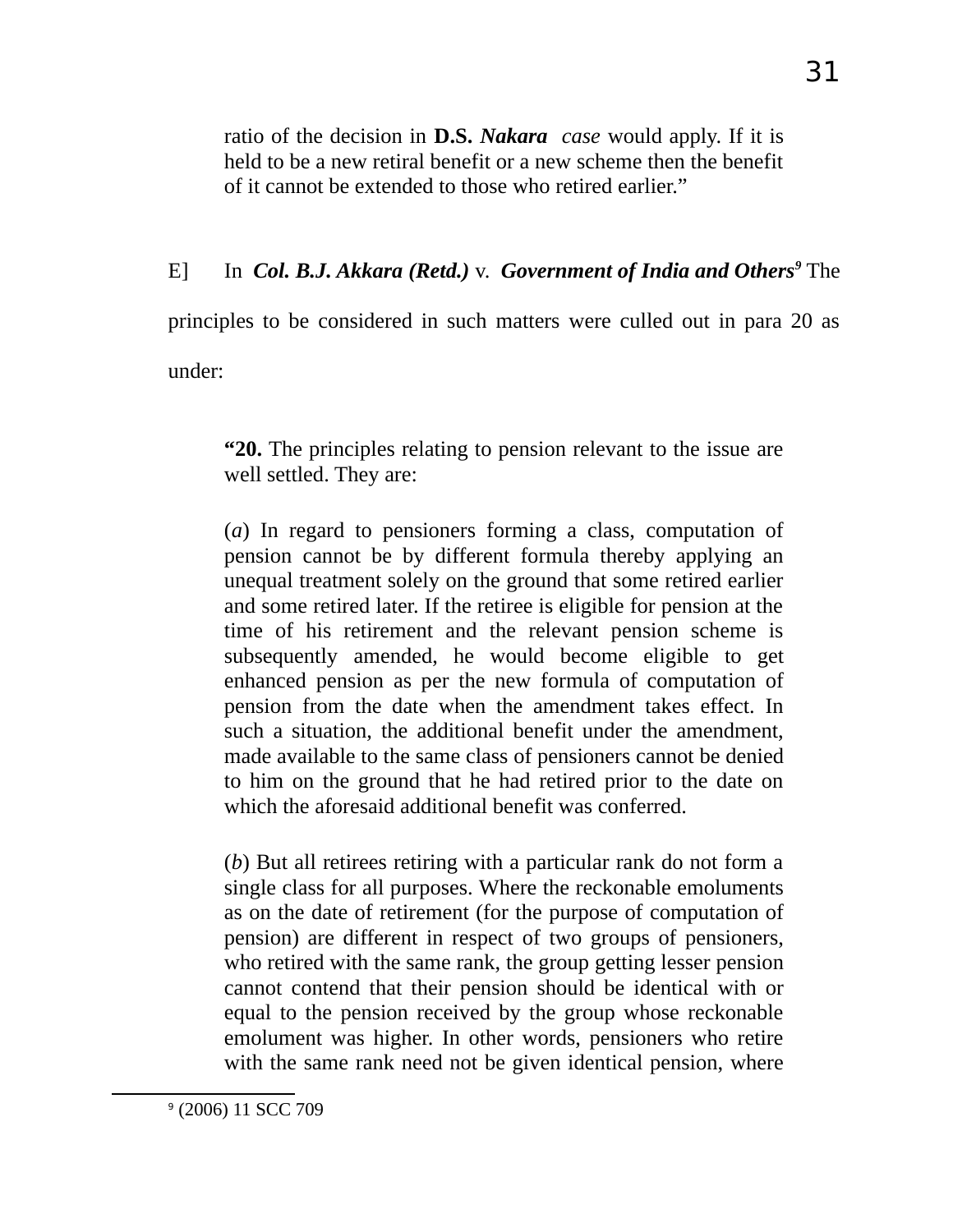their average reckonable emoluments at the time of their retirement were different, in view of the difference in pay, or in view of different pay scales being in force.

(*c*) When two sets of employees of the same rank retire at different points of time, it is not discrimination if:

(*i*) when one set retired, there was no pension scheme and when the other set retired, a pension scheme was in force;

(*ii*) when one set retired, a voluntary retirement scheme was in force and when the other set retired, such a scheme was not in force; or

(*iii*) when one set retired, a PF scheme was applicable and when the other set retired, a pension scheme was in force.

One set cannot claim the benefit extended to the other set on the ground that they are similarly situated. Though they retired with the same rank, they are not of the "same class" or "homogeneous group". The employer can validly fix a cut-off date for introducing any new pension/retirement scheme or for discontinuance of any existing scheme. What is discriminatory is introduction of a benefit retrospectively (or prospectively) fixing a cut-off date arbitrarily thereby dividing a single homogeneous class of pensioners into two groups and subjecting them to different treatment."

F] In *Kallakkurichi Taluk Retired Officials Association, Tamil Nadu*

*and Others* v. *State of Tamil Nadu[10](#page-31-0)* the effect of government orders as

regards pension was that employees retiring on or after 01.06.1988 were at a

disadvantage as against those who had retired before 01.06.1988.

Paragraphs 38 and 39 of said decision are quoted hereunder:

<span id="page-31-0"></span><sup>&</sup>lt;sup>10</sup> (2013) 2 SCC 772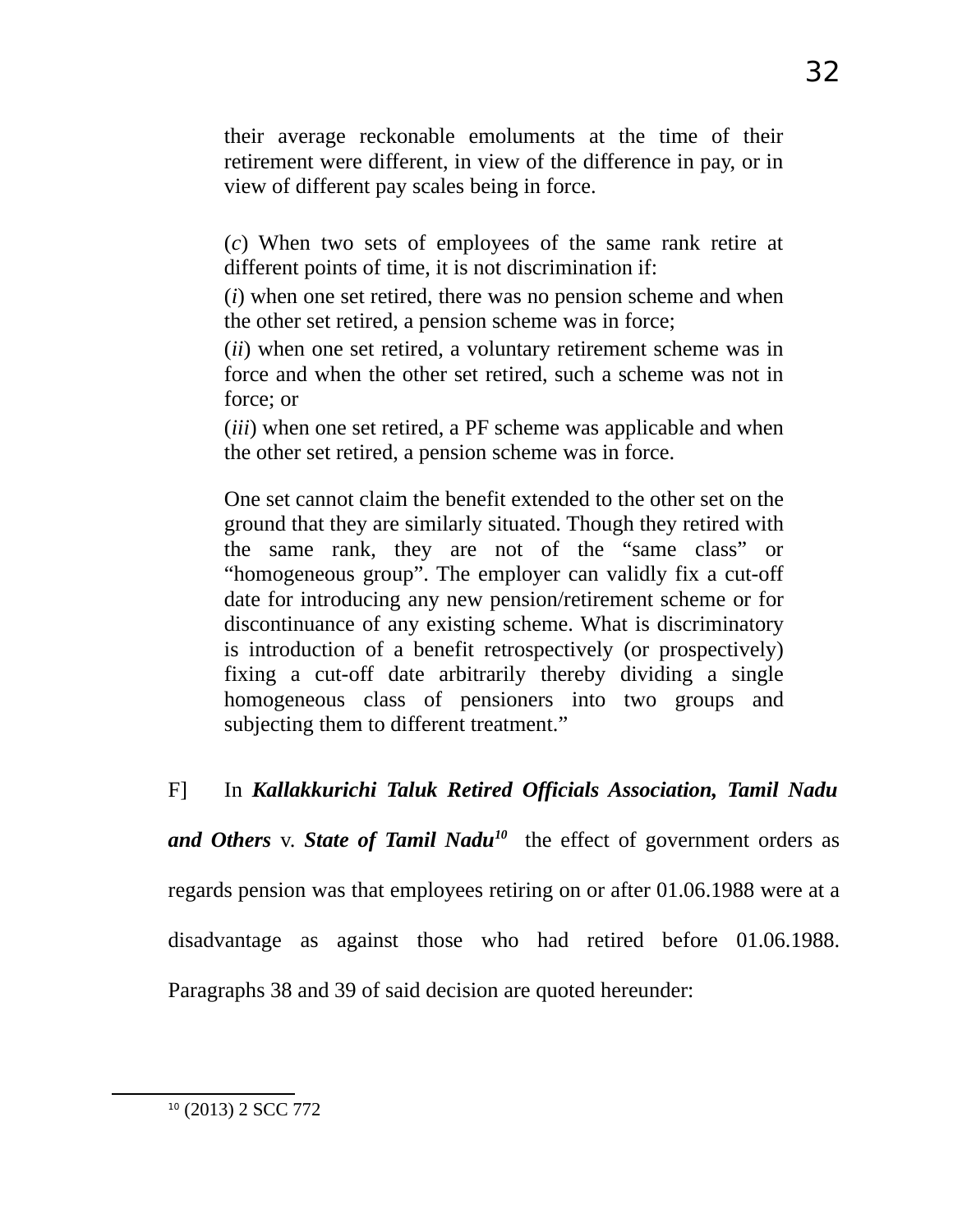**"38.** The instant controversy should not be misunderstood as a determination of the total carry-home pension of an employee. All the government orders referred to above, deal with the quantum of "dearness allowance" to be treated as "dearness pay" for the calculation of pension. "Dearness pay" is one of the many components, which go into the eventual determination of pension. Therefore, the focus in the adjudication of the present controversy must be on "dearness pay", rather than on the eventual carry-home pension. The relevance and purpose of treating "dearness allowance" as "dearness pay", has been brought out in the foregoing paragraphs. Therefore, clearly, the object sought to be achieved by adding "dearness pay" to the wage of a retiree, while determining pension payable to him, is to remedy the adverse effects of inflation. The aforesaid object has to be necessarily kept in mind, while examining the present controversy. Any classification without reference to the object sought to be achieved, would be arbitrary and violative of the protection afforded under Article 14 of the Constitution of India, it would also be discriminatory and violative of the protection afforded under Article 16 of the Constitution of India.

**39.** Having given our thoughtful consideration to the controversy in hand, it is not possible for us to find a valid justification for the State Government to have classified pensioners similarly situated as the appellants herein (who had retired after 1-6-1988), from those who had retired prior thereto. Inflation, in case of all such pensioners, whether retired prior to 1-6-1988 or thereafter, would have had the same effect on all of them. The purpose of adding the component of "dearness pay" to wages for calculating pension is to offset the effect of inflation. In our considered view, therefore, the instant classification made by the State Government in the impugned Government Order dated 9-8-1989 placing employees who had retired after 1-6-1988 at a disadvantage, vis-à-vis the employees who had retired prior thereto, by allowing them a lower component of "dearness pay", is clearly arbitrary and discriminatory, and as such, is liable to be set aside as violative of Articles 14 and 16 of the Constitution of India."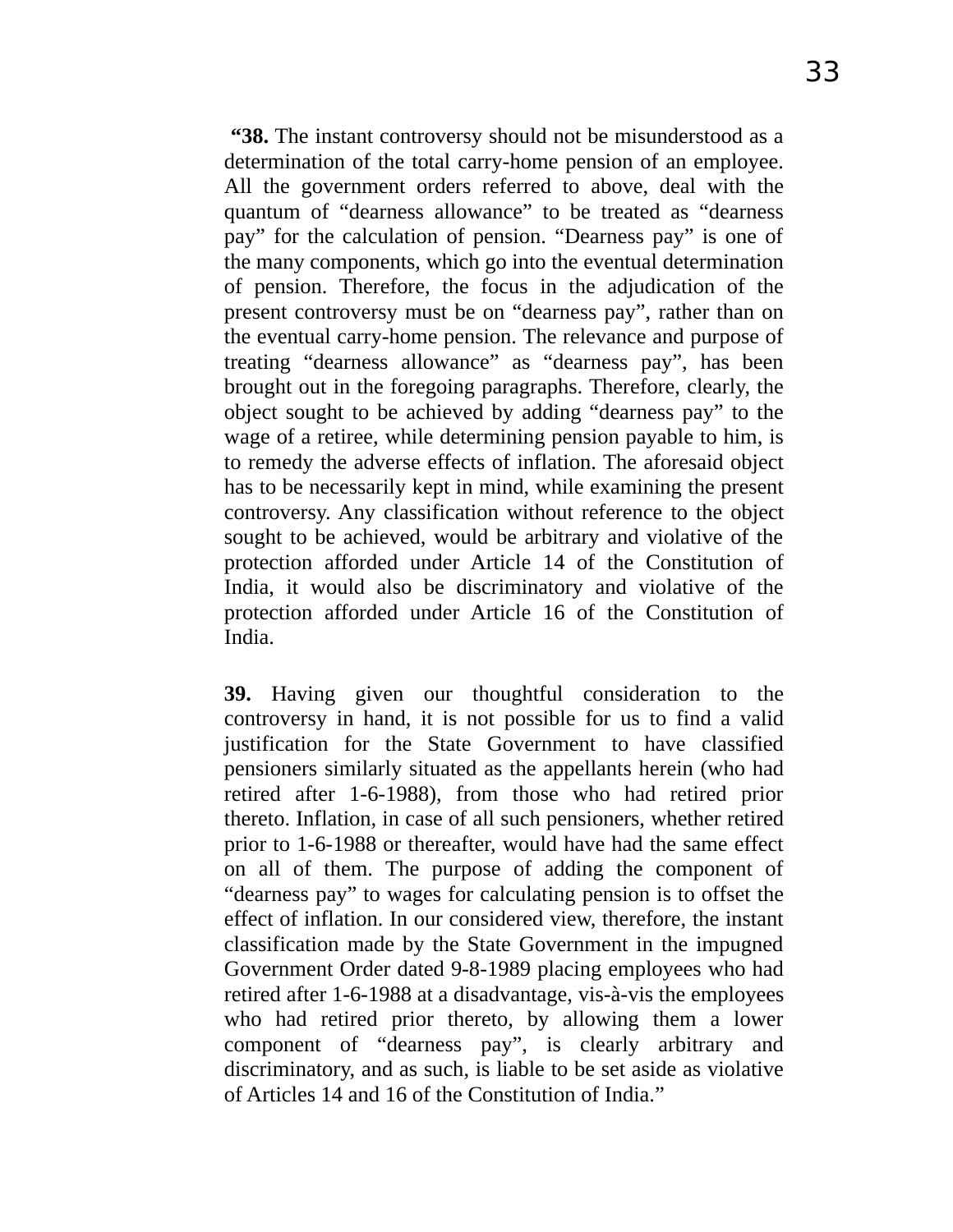20. In the light of the principles laid down by this Court as aforesaid, let us now consider factual perspective in the present matters.

21. At the outset it must be stated that Appendix II to the Pension Regulations had categorized employees in three different segments and the dearness relief payable on basic pension in respect of employees in these three categories was on the basis of tapering formula which differed in each of the categories. In respect of those who were in the first category i.e. those who had retired earliest, the dearness relief was 0.67% on the first slab namely upto Rs.1250/- of basic pension. The rate then tapered and finally was 0.17% of basic pension in excess of Rs.2130/-. At the same time in respect of retirees in the second category, the rate of dearness relief was 0.35 per cent in respect of first slab namely upto Rs.2400/-. Here also the dearness relief was on a tapering formula and finally was 0.09% of basic pension in excess of Rs.4100/-. The third category which was in respect of employees who retired after 01.04.1998, the rate was 0.25% for the first slab upto Rs.3380/-. Going by the tapering formula, the rate was 0.06 per cent of the basic pension in excess of Rs.5770/-. If Clause 7(2) of the  $9<sup>th</sup>$  Bipartite Settlement dated 27.04.2010 is compared with the last category of the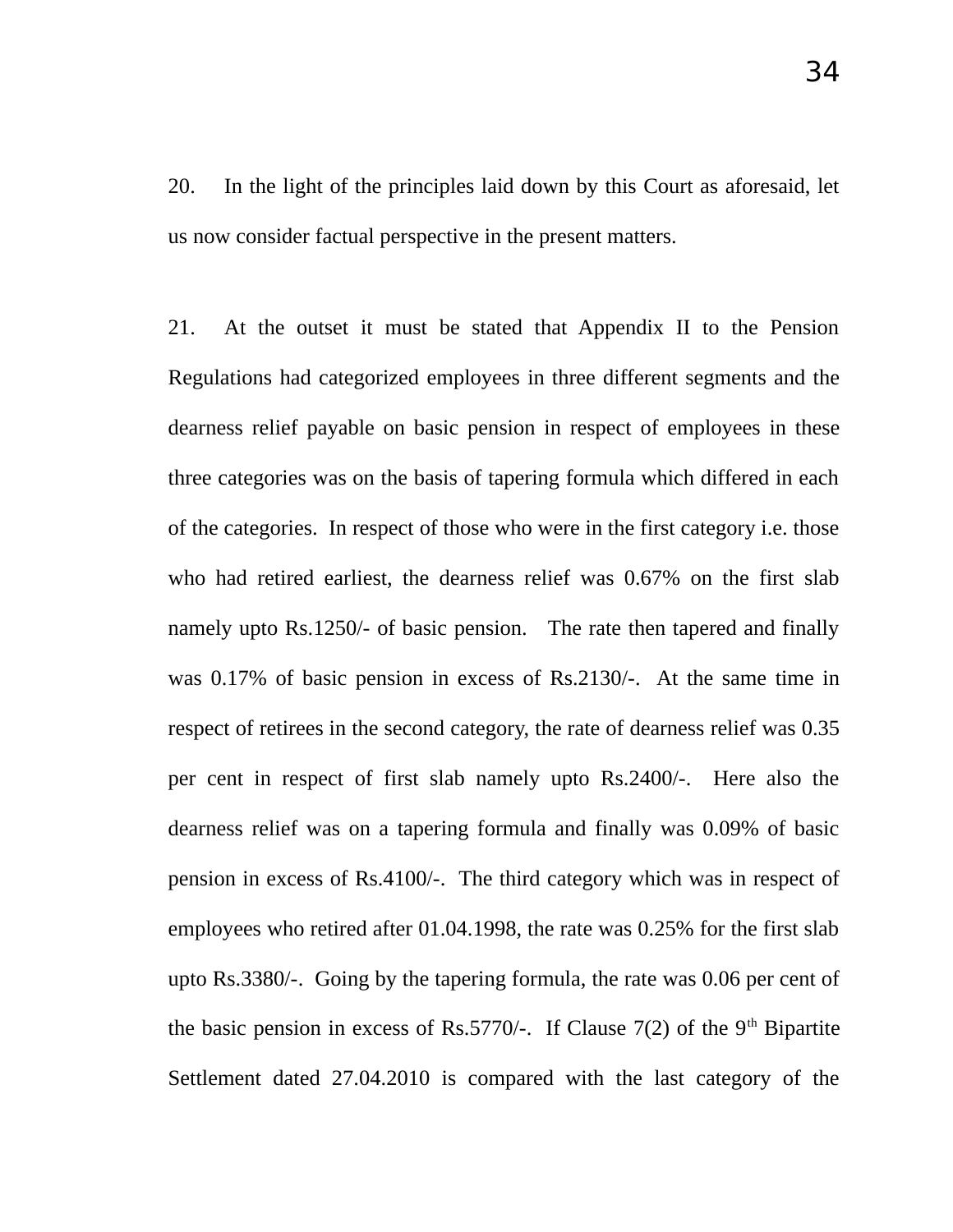Appendix II of the Pension Regulations, there is hardly any change in respect of retirees during the period 01.04.1998 to 31.10.2002. Thus, whatever benefit was conferred and was enjoyable by the employees who retired before November 2002 was not taken away.

22. If both categories dealt with by  $9<sup>th</sup>$  Bipartite Settlement dated 27.04.2010 are further compared, the retirees prior to 01.11.2002 would be entitled to dearness relief on a tapering formula where the initial slab upto Rs.3550/- is to be governed by quotient of 0.24%. The tapering formula then ends with 0.06% of basic pension in excess of Rs.6010/-. The starting point is at a level of 0.24% while the end point tapers to 0.06%. The maximum advantage is sought to be given to those who are getting basic pension at lower levels of slab who would get the dearness relief at 0.24%. As against this, the retirees after 01.11.2002 are to be given dearness relief at a flat rate of 0.18% of the basic pension. Theoretically, the starting level for the retirees prior to 01.11.2002 is at a higher level of 0.24% as against the retirees after 01.11.2002. It could possibly be said that for those who are with basic pension in the region of Rs.6000/-, on the basis of a tapering formula may well, in the ultimate analysis, average to the same level of 0.18%.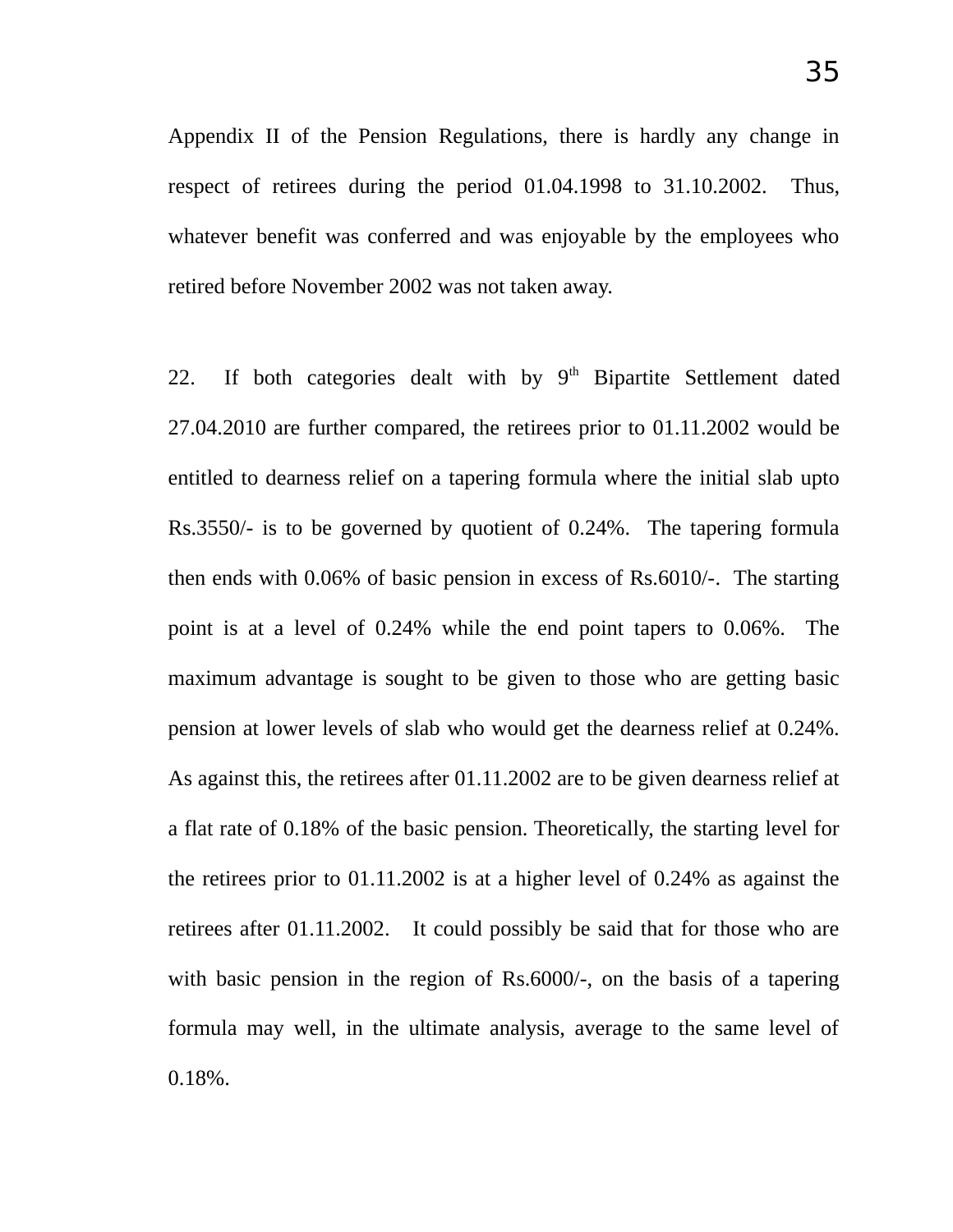23. The parity that was sought in the petition was not so much regarding applicability of same rate of 0.18% but was in respect of "flat rate" idea. The illustrations given in para 30 of the writ petition that we have quoted hereinabove bring home the point. The calculation of dearness allowance of Rs.14274/- on basic pension of Rs.7880/- in the case of Santipriya Roy is in keeping with tapering formula as given in the Bipartite Settlement dated 27.04.2010. The tabular chart then proceeds to calculate full compensation on account of dearness allowance with slab rate of 0.24% on the entire basic pension of Rs.7880/- which figure comes to Rs.18912/-. Thus the submission was that the dearness relief be computed on 0.24% for the entirety of basic pension and not just for the first slab upto Rs.3550/-. But such calculation completely disregards that rate which is a flat rate applicable in case of post 01.11.2002 retirees is not 0.24% for the entire amount of basic pension but at a different level of 0.18% and the threshold requirement of quarterly average of the Index is also different. If we were to simply borrow the same rate of 0.18% in the case of retirees prior to 01.11.2002, the concerned retirees may well be at a disadvantage. For instance, the basic pension of Rs.7880/- of said Santipriya Roy would yield a figure of Rs.14184/- with flat rate of 0.18%. It will not therefore be correct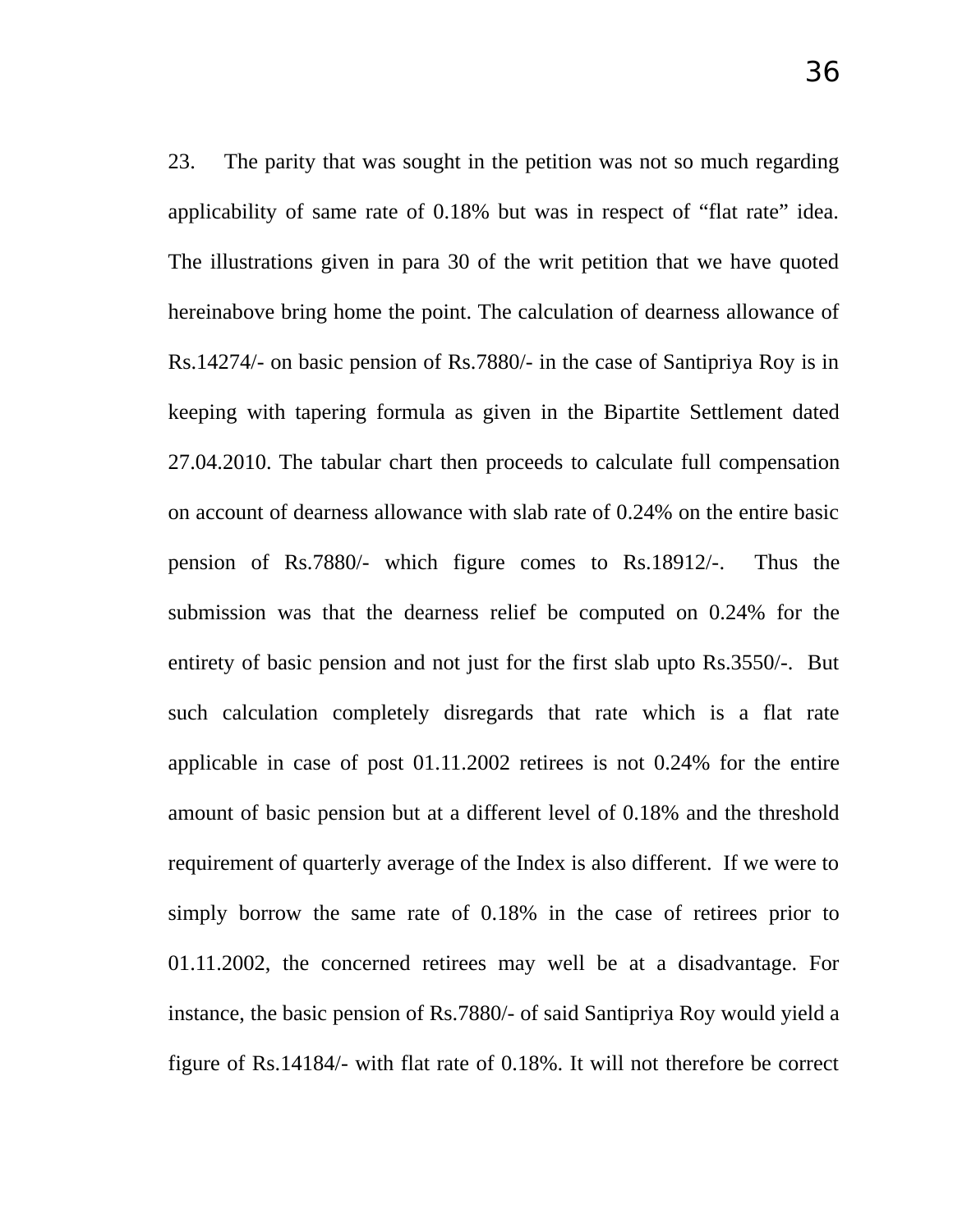to adopt and apply the same rate as is made applicable in case of post 01.11.2002 retirees. What is prayed for is also not the same rate but the same principle, namely, flat rate be made applicable to pre 01.11.2002 retirees as well but at a rate of 0.24%.

24. Would that be the correct approach? The tapering formula undoubtedly begins with 0.24% for the first segment of Rs.3550/- of basic pension and then progressively steps down and finally reaches the level of 0.06% where the basic pension is in excess of Rs.6010/-. What is devised by way of such tapering formula is higher rate at the lower levels of segments so that larger number of peoples would get maximum advantage and the rate thereafter keeps stepping down. Neither can we apply the rate of 0.18% which will then cause great harm and damage to the retirees nor can we adopt a flat rate of 0.24% for the entire amount of basic pension. The benefit which is sought to be conferred by the tapering formula lies in the averaging which comes to near about the same quantum as is given to the post 01.11.2002 retirees. At this stage it is noteworthy that no illustration has been placed on record to submit that even with 0.18% dearness allowance those who retired after November 2002 walk away with substantially greater advantage as against pre November 2002 retirees. In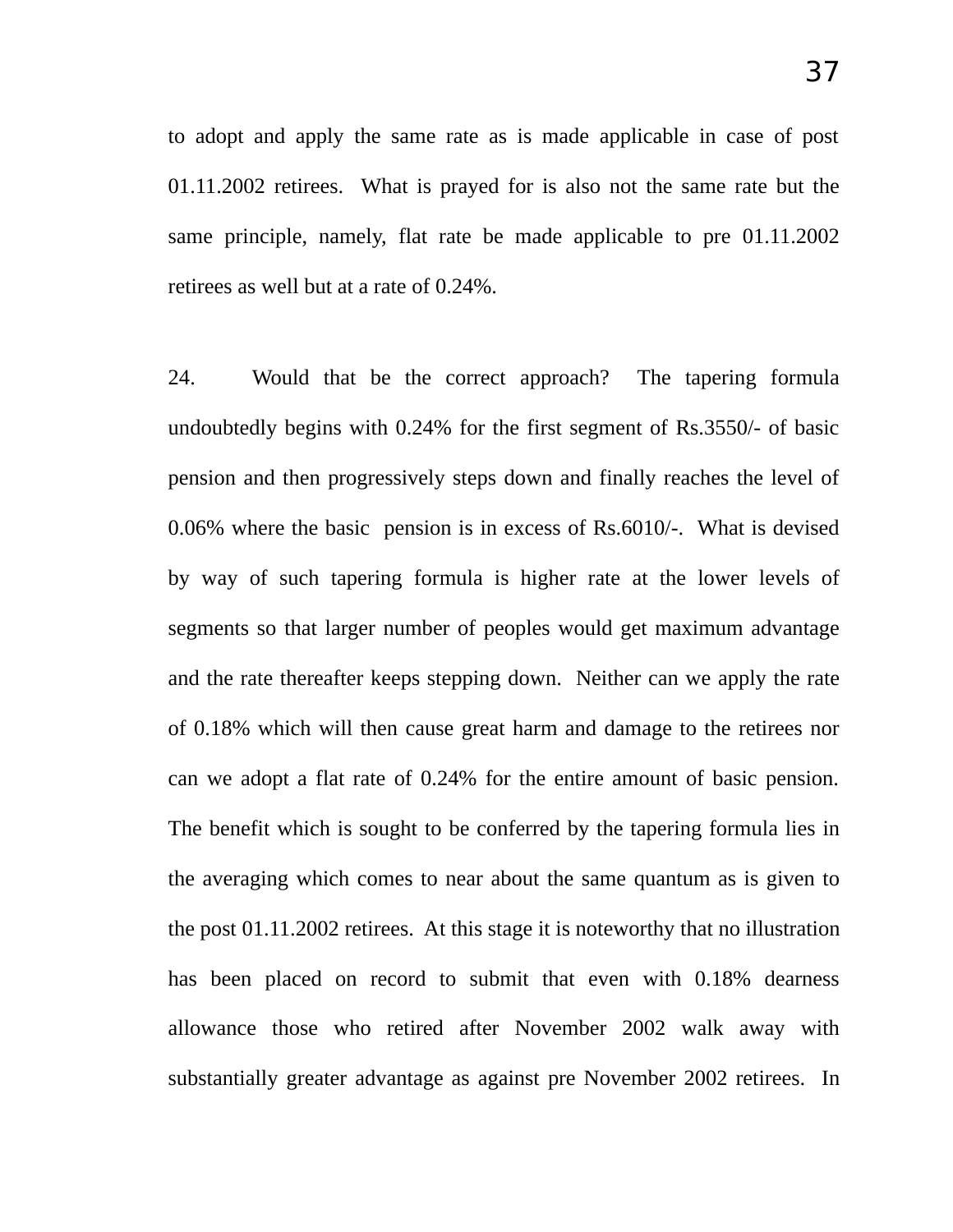any case, this is not a matter where a section of employees merely on account of date of retirement are being differentiated. If we adopt a flat rate of 0.24% as is being prayed for, the class of retirees who retired before 01.11.2002 will stand conferred better rate than those employees who retired after 01.11.2002. Nor can we apply a flat rate of 0.18% for them. Each class is governed by distinct and different parameters. These are all matters of policy making. The conferral of advantages of benefits on two different classes of retirees has a completely distinct formula and rates and it would not be possible to have a synthesis on any count or to put both the sets of retirees on any common parameters. Both classes are distinct and do not form a homogenous group. It would be extremely difficult and hazardous to adopt a flat rate as is sought to be projected. It is not a case of creating a class within a class.

25. In our view any attempt to tinker with either the formula or the rate would make the whole scheme unworkable as was cautioned by this Court in the case of *P.N. Menon and Others* (supra)*.* As held in the case of *Indian Ex-Services League and Others* (supra) the decision of this Court in *D.S. Nakara* (supra) is one of limited application and there is no scope for enlarging the ambit of that decision to cover all schemes made by the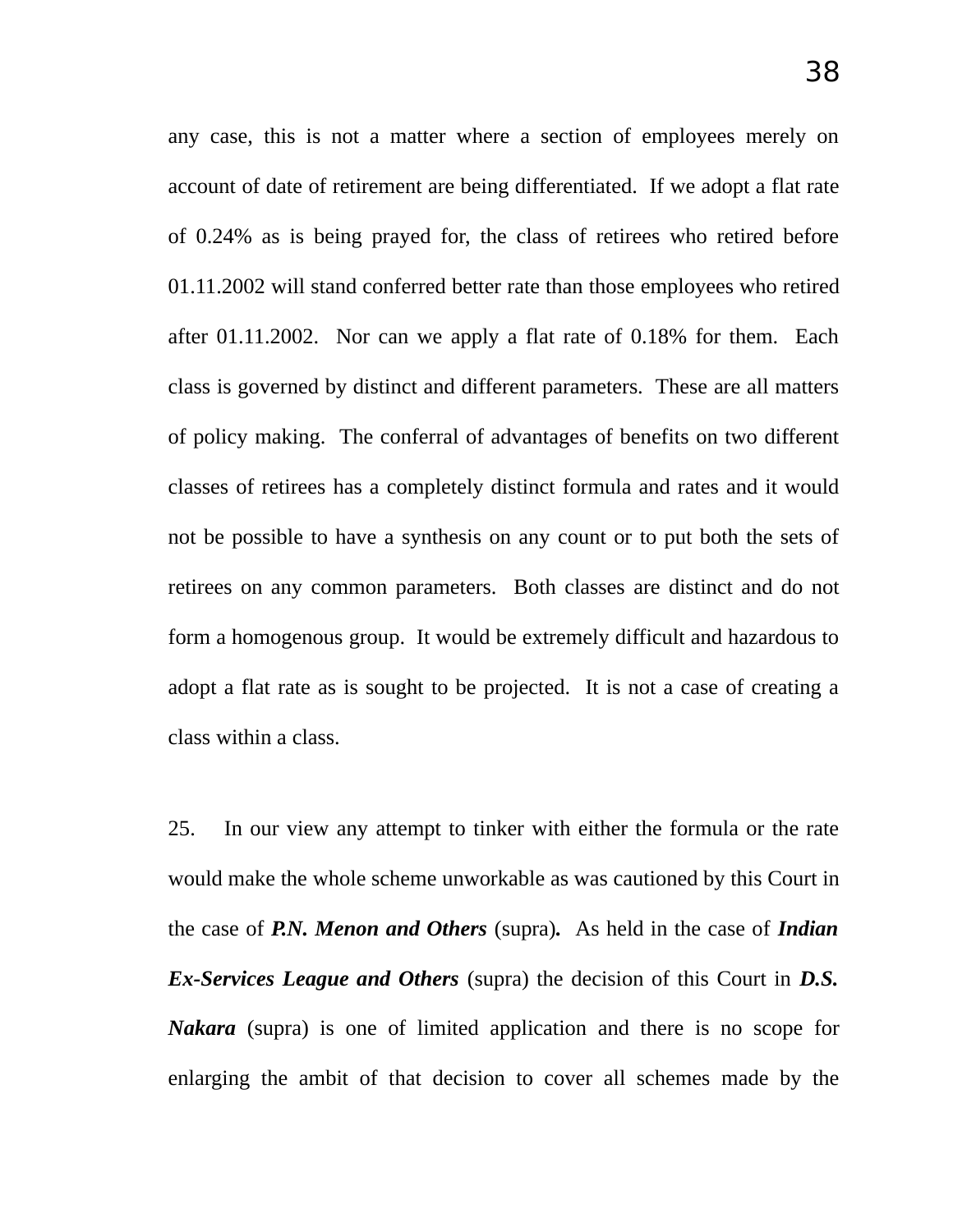retirees or a demand for an identical amount of pension irrespective of the date of retirement. The reliance on the resolutions/circulars issued by Reserve Bank of India was also misplaced. It is true that the tapering formula was done away with by Reserve Bank of India but that by itself cannot entitle the retirees prior to 01.11.2002 either to be conferred the advantage at the same rate made applicable by Reserve Bank of India or at the flat rate of 0.24% as was sought to be projected.

In our considered view, the assessment made by the Division Bench of the Madras High Court was absolutely correct. The settlement has to be taken as a package deal and it would be impossible to hold certain parts good and acceptable while finding other parts to be bad. Moreover, the recitals D, E and F in the Bipartite settlement dated 02.06.2005 (quoted hereinabove) show that a package deal was entered into and Rs.1288 crores per annum towards all the benefits was set apart for the benefit of the employees. Any stepping up of benefit for a section of employees is bound to inflate the figure of Rs.1288 crores per annum though that by itself is not a ground that weighs with us. In our view both the categories of retirees, namely, pre November 2002 and post November, 2002 stand on different footing, the parameters which govern the computation of dearness relief are also on a different level. The decisions rendered by the Single Judge as well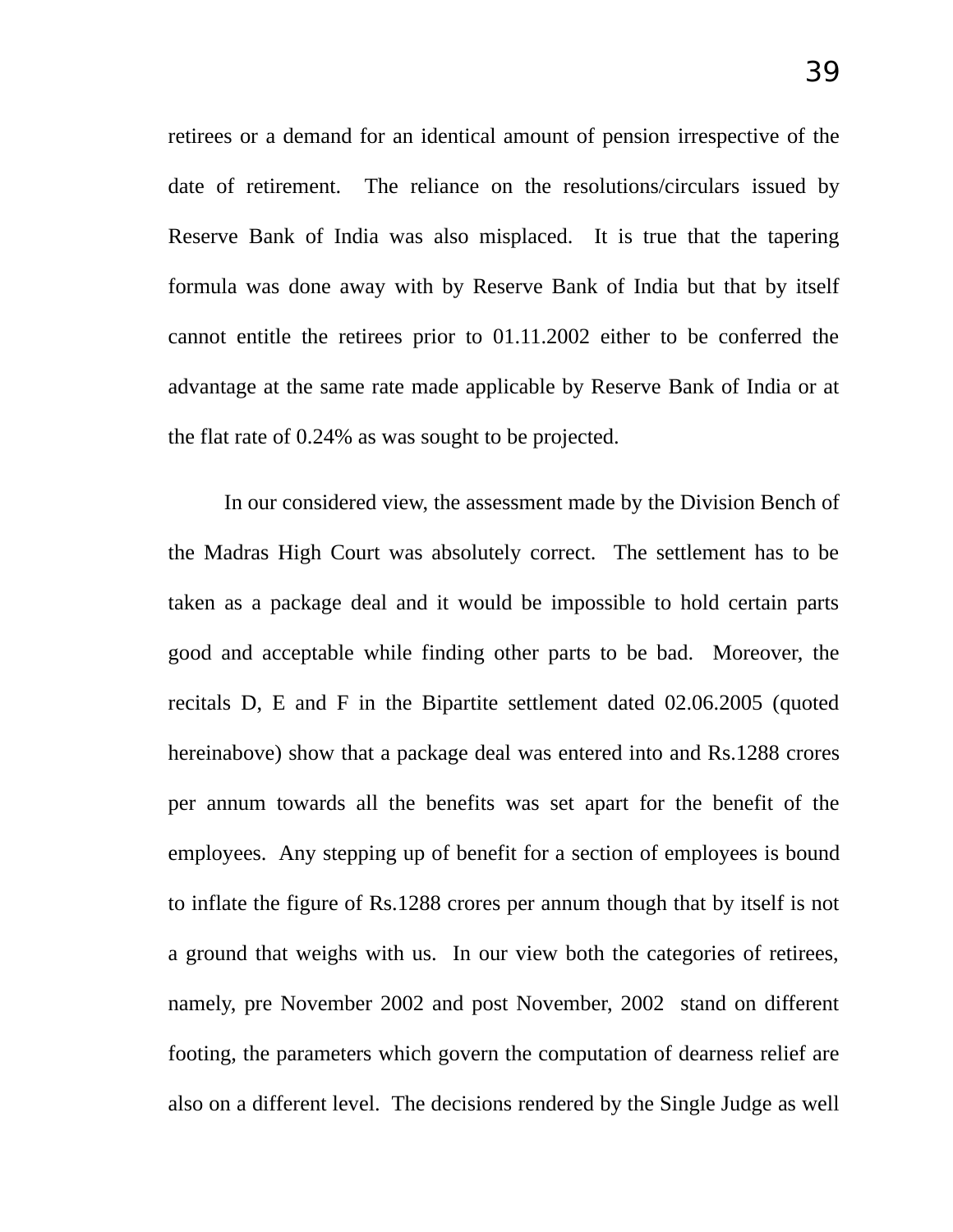as by the Division Bench of the High Court failed to appreciate these aspects and in our view, the said decisions are completely erroneous.

26. It may also be noted that the decision of the Division Bench of the Madras High Court having been confirmed by this Court, the matter stands concluded. As has been observed in paragraphs 32, 41 and 44 of Kunhayammed and Others v. State of Kerala and Another<sup>[11](#page-39-0)</sup>, once leave to appeal had been granted and the appellate jurisdiction of this Court was invoked the order passed in appeal would attract the doctrine of merger. Be that as it may, we are satisfied that the Bipartite Settlement did not create any distinction which was inconsistent with the principles laid down by this Court.

27. We therefore allow these appeals, set aside the judgments and orders passed in the appeals and dismiss Writ Petition No.507 of 2012 preferred by respondent Nos.1 to 4 herein. No order as to costs.

> ………………………J. (Adarsh Kumar Goel)

<span id="page-39-0"></span>11(2000) 6 SCC 359